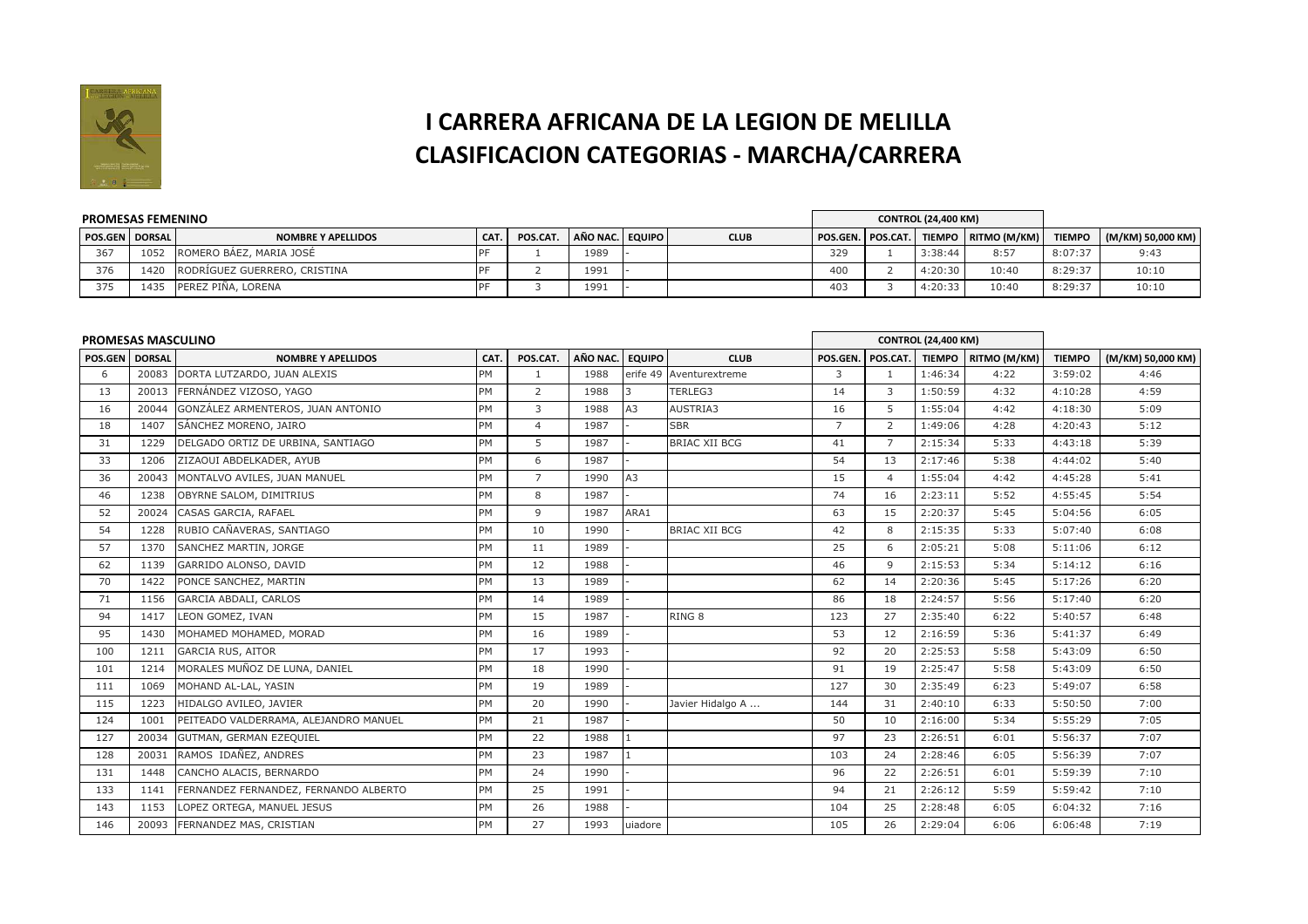| 147 | 1098 | SÁNCHEZ LÓPEZ, PEDRO OMAR              | PM        | 28 | 1989 |                         | 171 | 38 | 2:47:09 | 6:51 | 6:06:53 | 7:19 |
|-----|------|----------------------------------------|-----------|----|------|-------------------------|-----|----|---------|------|---------|------|
| 150 | 1138 | GONZÁLEZ FERNÁNDEZ, ALBERTO            | PM        | 29 | 1987 | CLUB DE ATLETISM        | 164 | 35 | 2:45:55 | 6:47 | 6:09:16 | 7:22 |
| 153 | 1068 | LAMAS MARTIN, SERGIO                   | PM        | 30 | 1987 |                         | 317 | 64 | 3:29:16 | 8:34 | 6:12:59 | 7:26 |
| 155 | 1157 | CASAÑA CAMACHO, JORGE                  | PM        | 31 | 1988 | Athletic Club de        | 165 | 36 | 2:45:59 | 6:48 | 6:15:02 | 7:29 |
| 158 | 1234 | DA PONTE CARAVACA, MANUEL              | PM        | 32 | 1990 |                         | 51  | 11 | 2:16:06 | 5:34 | 6:15:29 | 7:29 |
| 160 | 1135 | GARCIA RAMIREZ, RAUL                   | PM        | 33 | 1992 | atletico melilla        | 81  | 17 | 2:24:00 | 5:54 | 6:15:40 | 7:29 |
| 182 | 1189 | SOLER SOLER, LUIS                      | PM        | 34 | 1987 |                         | 167 | 37 | 2:46:23 | 6:49 | 6:29:55 | 7:46 |
| 185 | 1305 | FERNANDEZ GALLARDO, IVAN               | PM        | 35 | 1992 | grm52/2cia              | 226 | 50 | 2:57:52 | 7:17 | 6:30:13 | 7:47 |
| 186 | 1292 | PINEDA LORENTE, ALVARO                 | PM        | 36 | 1991 |                         | 219 | 46 | 2:57:42 | 7:16 | 6:30:13 | 7:47 |
| 188 | 1314 | NUÑEZ LOPEZ, MANUEL ANGEL              | PM        | 37 | 1987 | GRM-52/2CIA             | 214 | 43 | 2:57:35 | 7:16 | 6:30:19 | 7:47 |
| 189 | 1300 | MARTIN BUMEDIEN, JUAN ALBERTO          | PM        | 38 | 1990 |                         |     |    |         |      | 6:30:28 | 7:47 |
| 192 | 1339 | GAMEZ PEREZ, WILLY JOSE                | PM        | 39 | 1989 | GRM 52 2da Cia          | 215 | 44 | 2:57:35 | 7:16 | 6:30:34 | 7:47 |
| 193 | 1313 | KANAFI CHITI, AHMED                    | PM        | 40 | 1992 | <b>GRM-52/2 CIA</b>     | 213 | 42 | 2:57:33 | 7:16 | 6:30:35 | 7:47 |
| 194 | 1343 | MOGUER FERNANDEZ, ISIDRO               | PM        | 41 | 1989 | <b>GRM-52/2 CIA</b>     | 223 | 48 | 2:57:46 | 7:17 | 6:30:37 | 7:47 |
| 195 | 1294 | AMORES MORENO, VICTOR                  | PM        | 42 | 1990 |                         | 306 | 62 | 3:25:52 | 8:26 | 6:30:39 | 7:47 |
| 196 | 1310 | CARRION ALTAMIRANO, RICARDO            | PM        | 43 | 1990 | GRM-52/2 cia            | 227 | 51 | 2:57:56 | 7:17 | 6:30:41 | 7:47 |
| 202 | 1342 | DURÁN REBOUCA, JHONATAN                | PM        | 44 | 1987 | <b>GRM-52/2 CIA</b>     | 225 | 49 | 2:57:52 | 7:17 | 6:31:09 | 7:48 |
| 203 | 1315 | RODRIGUEZ FERNANDEZ, JUAN DAVID        | PM        | 45 | 1988 | GRM 52 / 2 CIA          | 222 | 47 | 2:57:45 | 7:17 | 6:31:12 | 7:48 |
| 207 | 1452 | ANDRADES MONTESINO, ANTONIO JAVIER     | PM        | 46 | 1987 |                         | 304 | 60 | 3:25:08 | 8:24 | 6:34:09 | 7:52 |
| 208 | 1227 | QUEVEDO NIEBLA, MIGUEL                 | PM        | 47 | 1988 | Briac XII BCG           | 158 | 34 | 2:44:13 | 6:43 | 6:34:18 | 7:52 |
| 209 | 1374 | BRAVO MARTÍNEZ, CARLOS                 | PM        | 48 | 1989 | Hienas de Africa        | 125 | 28 | 2:35:42 | 6:22 | 6:35:13 | 7:53 |
| 222 | 1197 | MUÑOZ CARRILLO, JOSE ANTONIO           | PM        | 49 | 1991 | Club Atletico Me        | 155 | 33 | 2:42:29 | 6:39 | 6:44:57 | 8:04 |
| 223 | 1028 | GARCIA RODRIGUEZ, FRANCISCO JOSE       | PM        | 50 | 1991 | <b>CLUB TRIATLON SA</b> | 154 | 32 | 2:42:29 | 6:39 | 6:44:58 | 8:04 |
| 237 | 1144 | NARANJO IGLESIAS, CARLOS               | PM        | 51 | 1989 |                         | 285 | 58 | 3:15:22 | 8:00 | 6:53:12 | 8:14 |
| 238 | 1307 | SANCHO NAVARRO, RAFAEL                 | PM        | 52 | 1988 |                         | 218 | 45 | 2:57:40 | 7:16 | 6:54:36 | 8:16 |
| 244 | 1142 | FERNÁNDEZ RENDON, FERNANDO ANDRÉS      | PM        | 53 | 1991 |                         | 244 | 53 | 3:00:51 | 7:24 | 6:57:36 | 8:20 |
| 252 | 1363 | CASTAÑEDA SHEK, CESAR IVAN             | PM        | 54 | 1990 |                         | 241 | 52 | 3:00:28 | 7:23 | 7:07:01 | 8:31 |
| 258 | 1311 | ABAD MADRID, JORGE JUAN                | PM        | 55 | 1990 | GRM-52/2 Cia            | 305 | 61 | 3:25:51 | 8:26 | 7:07:34 | 8:32 |
| 259 | 1386 | MOHAMED MOHAMED, GALEK                 | PM        | 56 | 1990 |                         | 296 | 59 | 3:20:47 | 8:13 | 7:07:45 | 8:32 |
| 264 | 1108 | PAZ OREJUELA, CARLOS ALBERTO           | PM        | 57 | 1991 |                         | 212 | 41 | 2:57:02 | 7:15 | 7:09:14 | 8:34 |
| 265 | 1180 | PIETRANDREA PAREDES, LEONARDO EZEQUIEL | <b>PM</b> | 58 | 1987 |                         | 192 | 40 | 2:53:48 | 7:07 | 7:09:18 | 8:34 |
| 275 | 1318 | DE PABLOS BURON, DANIEL                | PM        | 59 | 1990 |                         | 191 | 39 | 2:53:47 | 7:07 | 7:18:08 | 8:44 |
| 277 | 1295 | GONZALEZ GIL, ANTONIO JOSE             | PM        | 60 | 1987 |                         | 280 | 56 | 3:12:49 | 7:54 | 7:19:53 | 8:46 |
| 288 | 1147 | PEREZ RODRIGUEZ, CECILIO               | PM        | 61 | 1989 |                         | 246 | 55 | 3:01:45 | 7:26 | 7:28:12 | 8:56 |
| 289 | 1115 | HUERTAS MUÑOZ, EMILIO JOSE             | PM        | 62 | 1991 |                         | 245 | 54 | 3:01:45 | 7:26 | 7:28:12 | 8:56 |
| 294 | 1131 | MORENO RODRIGUEZ, JAVIER               | PM        | 63 | 1991 |                         | 316 | 63 | 3:29:09 | 8:34 | 7:31:19 | 9:00 |
| 313 | 1101 | MEDINA GARZON, ALFONSO                 | PM        | 64 | 1987 |                         | 282 | 57 | 3:12:52 | 7:54 | 7:52:43 | 9:26 |
| 336 | 1347 | JURADO MANZANO, MARIO                  | PM        | 65 | 1987 | BCG COMGEMEL "A         | 369 | 67 | 3:39:54 | 9:00 | 7:59:01 | 9:33 |
| 337 | 1348 | ABDELKADER MOHAMED, LIAZID             | PM        | 66 | 1987 | BCG COMGEMEL "A         | 367 | 66 | 3:39:50 | 9:00 | 7:59:02 | 9:33 |
| 341 | 1357 | ABDELLAOUI ZAANAN, NABIL               | PM        | 67 | 1987 | BCG COMGEMEL "A         | 365 | 65 | 3:39:45 | 9:00 | 7:59:03 | 9:33 |

**SENIOR FEMENINO**

**CONTROL (24,400 KM) CONTROL (24,400 KM)**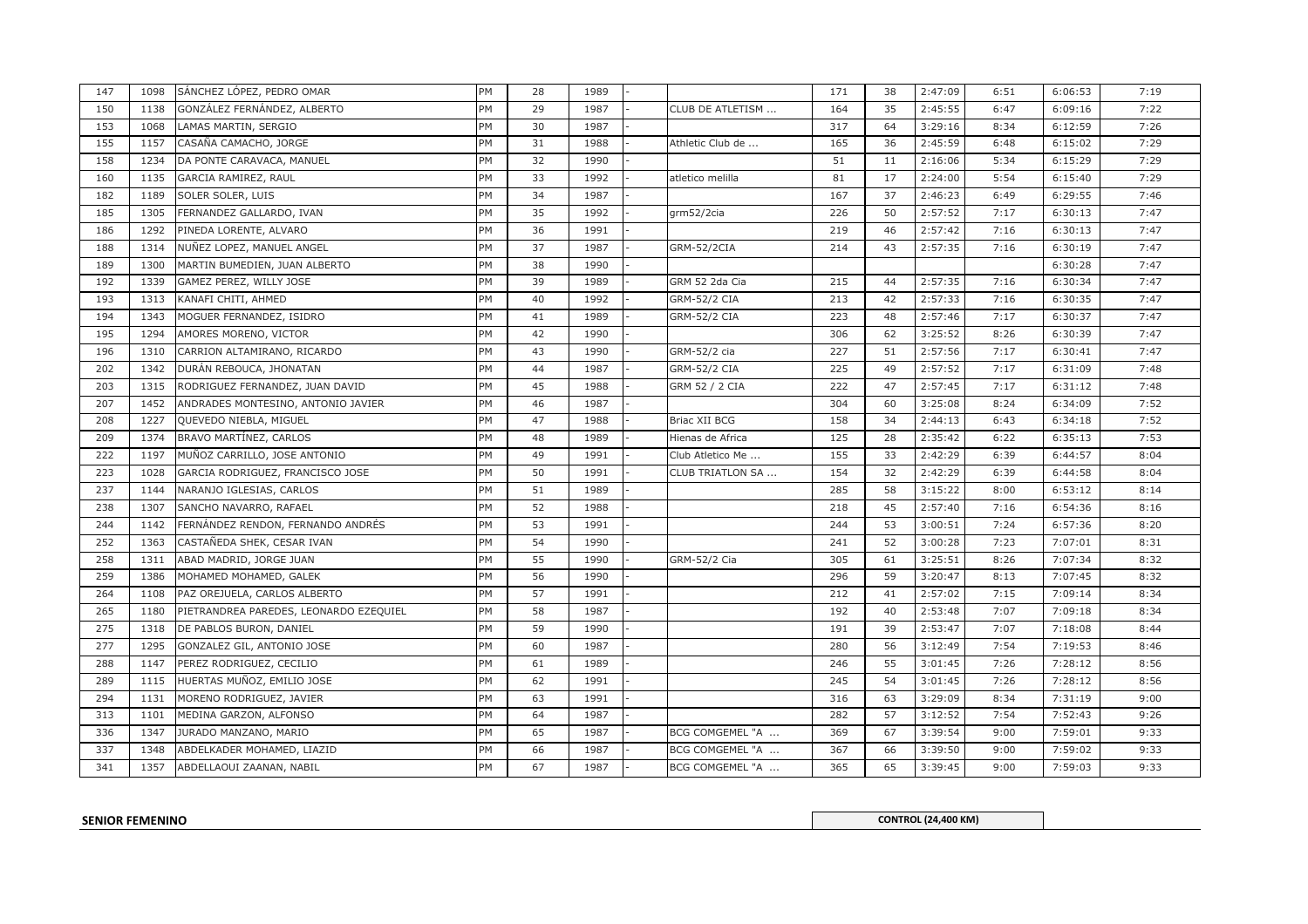| POS.GEN | <b>DORSAL</b> | <b>NOMBRE Y APELLIDOS</b>          | CAT.      | POS.CAT.       | AÑO NAC. | <b>EQUIPO</b>     | <b>CLUB</b>      | POS.GEN. | POS.CAT.       |         | TIEMPO RITMO (M/KM) | <b>TIEMPO</b> | (M/KM) 50,000 KM) |
|---------|---------------|------------------------------------|-----------|----------------|----------|-------------------|------------------|----------|----------------|---------|---------------------|---------------|-------------------|
| 38      | 1035          | BOHÓRQUEZ VEZ, MARÍA               | <b>SF</b> | $\overline{1}$ | 1980     |                   | Septem Frates    | 77       | $\mathbf{1}$   | 2:23:16 | 5:52                | 4:46:58       | 5:43              |
| 49      | 1329          | VERA MORA, YOLANDA ERIKA           | <b>SF</b> | 2              | 1984     |                   | <b>GRM/52</b>    | 82       | 2              | 2:24:13 | 5:54                | 4:57:07       | 5:55              |
| 84      | 1112          | CABA GUTIERREZ, JESSICA            | <b>SF</b> | $\overline{3}$ | 1984     |                   |                  | 90       | 3              | 2:25:34 | 5:57                | 5:31:01       | 6:36              |
| 99      | 1063          | MUÑOZ PAREDES, JESSICA             | <b>SF</b> | $\overline{4}$ | 1980     |                   | Irun Calp        | 133      | $\overline{4}$ | 2:36:45 | 6:25                | 5:41:54       | 6:49              |
| 106     | 1344          | ABDEL-LAH ABDESELAM, LAILA         | <b>SF</b> | -5             | 1980     |                   |                  | 136      | 5              | 2:37:21 | 6:26                | 5:44:50       | 6:52              |
| 118     | 1123          | HAMED SOUSAN, SABHAJ               | <b>SF</b> | 6              | 1982     |                   |                  | 157      | $\overline{7}$ | 2:43:37 | 6:42                | 5:51:41       | 7:01              |
| 122     | 20073         | JIMENEZ PIQUERAS, SUSANA           | <b>SF</b> | $\overline{7}$ | 1975     | ULOG <sub>2</sub> |                  | 160      | 8              | 2:44:18 | 6:44                | 5:53:57       | 7:03              |
| 125     | 1048          | VALLEJO SANTIAGO, VIRGINIA         | <b>SF</b> | 8              | 1977     |                   |                  | 156      | 6              | 2:43:33 | 6:42                | 5:55:33       | 7:05              |
| 137     | 1392          | BARROSO ESPINOSA, EUGENIA CAROLINA | <b>SF</b> | 9              | 1982     |                   | brileg           | 168      | 9              | 2:46:25 | 6:49                | 6:00:18       | 7:11              |
| 142     | 1376          | PINEDA VALDERRAMA, MARIA FERNANDA  | <b>SF</b> | 10             | 1985     |                   | CLUB TRIATLON SA | 175      | 10             | 2:47:29 | 6:51                | 6:02:32       | 7:14              |
| 165     | 1051          | ABUD AZUARA, PAOLA                 | <b>SF</b> | 11             | 1986     |                   |                  | 183      | 13             | 2:51:32 | 7:01                | 6:19:20       | 7:34              |
| 168     | 1078          | MUÑOZ PALAZON, MARIA               | <b>SF</b> | 12             | 1985     |                   |                  | 182      | 12             | 2:51:29 | 7:01                | 6:19:25       | 7:34              |
| 171     | 1121          | MARIN BECERRA, DOLORES MARÍA       | <b>SF</b> | 13             | 1973     |                   |                  | 194      | 15             | 2:54:06 | 7:08                | 6:20:43       | 7:35              |
| 179     | 20074         | GARCIA HERNANDEZ, REBECA           | <b>SF</b> | 14             | 1976     | ULOG 2            |                  | 193      | 14             | 2:53:51 | 7:07                | 6:28:49       | 7:45              |
| 183     | 1046          | DIAZ ABELLAN, ISABEL MARIA         | <b>SF</b> | 15             | 1982     |                   |                  | 211      | 17             | 2:56:51 | 7:14                | 6:29:57       | 7:47              |
| 243     | 1187          | CUENCA MILLAN, CELIA CUENCA MILLAN | <b>SF</b> | 16             | 1973     |                   |                  | 309      | 21             | 3:26:22 | 8:27                | 6:57:33       | 8:20              |
| 251     | 1262          | VARGAS MENDEZ, NICOLE GABRIELA     | <b>SF</b> | 17             | 1986     |                   |                  | 202      | 16             | 2:55:16 | 7:10                | 7:07:00       | 8:31              |
| 262     | 1424          | LOZANO MEJUTO, MARÍA ICYAR         | <b>SF</b> | 18             | 1974     |                   |                  | 311      | 22             | 3:26:39 | 8:28                | 7:07:55       | 8:32              |
| 272     | 1201          | OUARDA SALAZAR, YASMINA            | <b>SF</b> | 19             | 1978     |                   |                  | 290      | 18             | 3:18:36 | 8:08                | 7:17:54       | 8:44              |
| 274     | 1039          | ARENAS RAFEI, EVA                  | <b>SF</b> | 20             | 1984     |                   | Club Triatlon Sa | 291      | 19             | 3:18:37 | 8:08                | 7:18:02       | 8:44              |
| 286     | 1265          | MUÑOZ CABRERA, LAURA               | <b>SF</b> | 21             | 1984     |                   |                  | 301      | 20             | 3:23:35 | 8:20                | 7:24:40       | 8:52              |
| 301     | 1453          | FERROL CALERO, REBECA              | <b>SF</b> | 22             | 1985     |                   |                  | 391      | 29             | 3:51:09 | 9:28                | 7:36:04       | 9:06              |
| 321     | 1302          | TORREBLANCA EL BASTI, MAYTE        | <b>SF</b> | 23             | 1984     |                   | BCG COMGEMEL "A  | 352      | 25             | 3:39:21 | 8:59                | 7:58:58       | 9:33              |
| 329     | 1355          | ROMAN LIZARAZU, DUNIA              | <b>SF</b> | 24             | 1980     |                   | BCG COMGEMEL "A  | 368      | 26             | 3:39:52 | 9:00                | 7:59:00       | 9:33              |
| 346     | 1276          | FLORES RAFEI, CRISTINA             | <b>SF</b> | 25             | 1982     |                   | BCG COMGEMEL "A  | 371      | 27             | 3:39:57 | 9:00                | 7:59:05       | 9:33              |
| 347     | 1288          | HAMED EL BAJATI, MARIEM            | <b>SF</b> | 26             | 1985     |                   | BCG COMGEMEL "A  | 375      | 28             | 3:40:02 | 9:01                | 7:59:06       | 9:33              |
| 366     | 1038          | OLIVA DEL MOLINO, MARIA DEL PILAR  | <b>SF</b> | 27             | 1985     |                   |                  | 330      | 24             | 3:38:45 | 8:57                | 8:07:30       | 9:43              |
| 371     | 1120          | MOHAMED HACH SELAN, SORAYA         | <b>SF</b> | 28             | 1975     |                   |                  | 322      | 23             | 3:31:51 | 8:40                | 8:12:57       | 9:50              |
| 388     | 1106          | DOMINGO VILABOY, VANESA            | <b>SF</b> | 29             | 1980     |                   |                  | 398      | 30             | 4:20:16 | 10:40               | 9:14:02       | 11:03             |
| 390     | 1010          | GARCIA RODRIGUEZ, LOURDES          | <b>SF</b> | 30             | 1985     |                   |                  | 401      | 31             | 4:20:31 | 10:40               | 9:21:31       | 11:12             |

| <b>SENIOR MASCULINO</b> |       |                                 |           |          |                 |                        |          |                      | <b>CONTROL (24,400 KM)</b> |                       |               |                   |
|-------------------------|-------|---------------------------------|-----------|----------|-----------------|------------------------|----------|----------------------|----------------------------|-----------------------|---------------|-------------------|
| <b>POS.GEN DORSAL</b>   |       | <b>NOMBRE Y APELLIDOS</b>       | CAT.      | POS.CAT. | AÑO NAC. EQUIPO | <b>CLUB</b>            | POS.GEN. | POS.CAT.             |                            | TIEMPO   RITMO (M/KM) | <b>TIEMPO</b> | (M/KM) 50,000 KM) |
|                         | 20081 | LÓPEZ LÓPEZ, ANTONIO            | <b>SM</b> |          | 1981            | erife 49 Studio 54     |          |                      | 1:42:19                    | 4:11                  | 3:31:16       | 4:13              |
|                         | 20015 | NUÑEZ APARICIO, PEDRO           | SM        |          | 1982            | TERLEG3                | 13       | $\Omega$             | 1:50:57                    | 4:32                  | 3:51:29       | 4:37              |
|                         | 1019  | SANCHEZ VILLALTA, MANUEL        | <b>SM</b> |          | 1986            |                        |          |                      | 1:46:01                    | 4:20                  | 3:54:44       | 4:41              |
|                         |       | 20014 ORTIZ PALENZUELA, CARMELO | <b>SM</b> |          | 1985            | <b>TERLEG3</b>         |          | $\Omega$<br>$\Omega$ | 1:50:57                    | 4:32                  | 3:57:54       | 4:44              |
|                         | 1212  | KHALID KOUBAA                   | <b>SM</b> |          | 1980            | <b>NINGUNO</b>         |          |                      | 1:47:19                    | 4:23                  | 4:01:05       | 4:48              |
|                         | 20084 | CHINEA GONZALEZ, MARCOS JESUS   | <b>SM</b> |          | 1986            | erife 49 C.T Candetion |          |                      | 1:48:01                    | 4:25                  | 4:01:12       | 4:48              |
| 10                      | 20012 | PARRA TÚNEZ, FRANCISCO          | <b>SM</b> |          | 1983            | TERLEG3                |          |                      | 1:50:50                    | 4:32                  | 4:03:10       | 4:51              |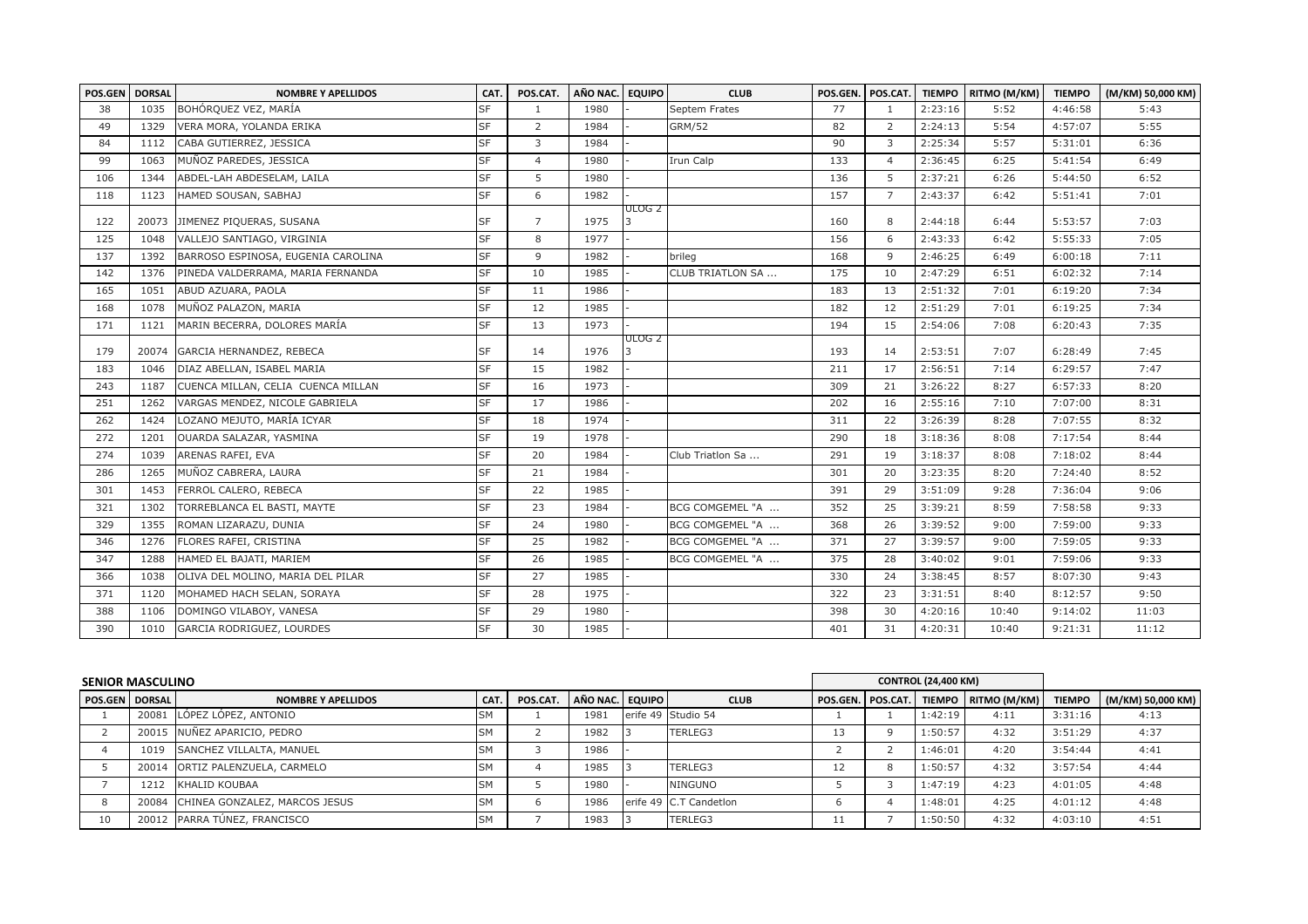| 14 | 1029  | BALLESTEROS ALEGRIA, ALBERTO     | <b>SM</b> | 8  | 1976 |          | Grupo Logístico         | 9   | 6  | 1:50:28 | 4:31 | 4:11:02 | 5:00 |
|----|-------|----------------------------------|-----------|----|------|----------|-------------------------|-----|----|---------|------|---------|------|
| 15 | 1352  | ROMERO PUERTO, TOMÁS LUIS        | <b>SM</b> | 9  | 1976 |          | TOMÁS LUIS ROMER        | 21  | 12 | 2:00:54 | 4:57 | 4:15:11 | 5:05 |
| 19 | 20091 | EGEA AMADOR, CARLOS LUIS         | <b>SM</b> | 10 | 1979 | uiadore  |                         |     |    |         |      | 4:21:23 | 5:13 |
| 20 | 20082 | GONZALEZ DIAZ, MOISES            | SΜ        | 11 | 1980 |          | erife 49 Aventurextreme | 18  | 10 | 1:55:38 | 4:44 | 4:21:33 | 5:13 |
| 21 | 1154  | CANO ARANDA, MANUEL              | <b>SM</b> | 12 | 1976 |          |                         | 30  | 18 | 2:08:49 | 5:16 | 4:23:26 | 5:15 |
| 22 | 1137  | VAZQUEZ FLORES, OSCAR            | SM        | 13 | 1981 |          |                         | 31  | 19 | 2:08:56 | 5:17 | 4:23:27 | 5:15 |
| 23 | 1079  | MOHAMED KARROUM, AHMED           | <b>SM</b> | 14 | 2013 |          |                         |     |    |         |      | 4:24:06 | 5:16 |
| 24 | 1380  | BARRIOS GÓMEZ, JUAN              | SΜ        | 15 | 1981 |          | Club triatión sa        | 22  | 13 | 2:00:56 | 4:57 | 4:25:55 | 5:18 |
| 25 | 20085 | BARRERA GONZALEZ, ISRAEL         | SM        | 16 | 1981 | erife 49 | Aventurextreme          | 8   | 5  | 1:49:17 | 4:28 | 4:28:57 | 5:22 |
| 26 | 1377  | SABOGAL RAMIREZ, ALEJANDRO       | SΜ        | 17 | 1986 |          | ALEJANDRO SABOGA        | 26  | 14 | 2:05:32 | 5:08 | 4:31:27 | 5:25 |
| 27 | 20052 | MANZANO SANTIAGO, JOSE MANUEL    | SΜ        | 18 | 1981 | 32       |                         | 65  | 37 | 2:21:41 | 5:48 | 4:34:14 | 5:28 |
| 28 | 1185  | RICO TORTOSA, JAVIER             | SM        | 19 | 1976 |          |                         | 27  | 15 | 2:05:32 | 5:08 | 4:35:20 | 5:29 |
| 29 | 20023 | CANELA HURTADO, RAMON            | SΜ        | 20 | 2078 | ARA1     |                         | 59  | 35 | 2:20:34 | 5:45 | 4:40:24 | 5:35 |
| 32 | 1226  | ALVAREZ RODRIGUEZ, HECTOR        | <b>SM</b> | 21 | 1986 |          | Briac XII BCG           | 49  | 31 | 2:15:57 | 5:34 | 4:43:32 | 5:39 |
| 34 | 1268  | MAYOL MADRID, ANTONIO FRANCISCO  | SΜ        | 22 | 1982 |          |                         | 36  | 23 | 2:13:37 | 5:28 | 4:44:31 | 5:40 |
| 35 | 1362  | PRADO DE TORO, FRANCISCO         | SΜ        | 23 | 1977 |          |                         | 35  | 22 | 2:13:36 | 5:28 | 4:44:42 | 5:40 |
| 39 | 1193  | LOPEZ QUINTANA, JOSE LUIS        | SM        | 24 | 1982 |          |                         | 32  | 20 | 2:09:53 | 5:19 | 4:47:16 | 5:44 |
| 42 | 20025 | NAVARRO SANCHEZ, JUAN JOSE       | SM        | 25 | 1974 | ARA1     |                         | 60  | 36 | 2:20:34 | 5:45 | 4:50:58 | 5:48 |
| 47 | 1164  | CUARTERO NAVARRO, JOSE LUIS      | SΜ        | 26 | 1978 |          |                         | 20  | 11 | 1:59:42 | 4:54 | 4:56:08 | 5:54 |
| 48 | 20054 | MOHAND MOH, SOLIMAN              | SM        | 27 | 1977 | 32       |                         | 70  | 41 | 2:23:03 | 5:51 | 4:56:57 | 5:55 |
| 50 | 1007  | CASLA HERGUEDAS, RICARDO         | SM        | 28 | 1983 |          | CLUB ATLETICO ME        | 71  | 42 | 2:23:04 | 5:51 | 4:58:58 | 5:58 |
| 51 | 20053 | ROBERTO GARCIA, RUBEN            | SΜ        | 29 | 1978 | 32       |                         | 66  | 38 | 2:21:43 | 5:48 | 5:01:50 | 6:01 |
| 53 | 20095 | GARCIA BALLESTEROS, LUIS         | SΜ        | 30 | 1985 | uiadore  |                         | 29  | 17 | 2:07:26 | 5:13 | 5:07:37 | 6:08 |
| 55 | 1011  | BARBA MOHAMED, JAVIER            | SΜ        | 31 | 1978 |          | USBAD Melilla           | 73  | 44 | 2:23:08 | 5:51 | 5:07:52 | 6:08 |
| 58 | 1267  | BARROS MARIN, FRANCISCO JAVIER   | <b>SM</b> | 32 | 1986 |          |                         |     |    |         |      | 5:11:08 | 6:12 |
| 60 | 1246  | GARCIA MATAMOROS, WILSON JAVIER  | SM        | 33 | 1981 |          |                         | 43  | 26 | 2:15:46 | 5:33 | 5:13:40 | 6:15 |
| 61 | 1152  | SANCHEZ LOMEÑA, JOSE MARIA       | SM        | 34 | 1979 |          |                         | 47  | 29 | 2:15:56 | 5:34 | 5:14:12 | 6:16 |
| 63 | 1134  | PRIETO MUÑOZ, JUAN ANTONIO       | SΜ        | 35 | 1976 |          |                         | 45  | 28 | 2:15:52 | 5:34 | 5:14:15 | 6:16 |
| 64 | 1195  | VICENTE LOPEZ, JOSE MANUEL       | SΜ        | 36 | 1974 |          |                         | 44  | 27 | 2:15:52 | 5:34 | 5:14:15 | 6:16 |
| 66 | 1382  | HAMAD MIMON, SAID                | SΜ        | 37 | 1978 |          |                         | 37  | 24 | 2:13:52 | 5:29 | 5:15:33 | 6:17 |
| 67 | 1209  | PALOS ZARCOS, JESUS EUSEBIO      | SM        | 38 | 1984 |          |                         | 145 | 76 | 2:40:14 | 6:34 | 5:15:40 | 6:18 |
| 68 | 1036  | POLA GUAJARDO, HECTOR            | SΜ        | 39 | 1984 |          |                         | 55  | 33 | 2:18:24 | 5:40 | 5:15:43 | 6:18 |
| 69 | 1103  | ORTEGA PRADO, ALEJANDRO          | SΜ        | 40 | 1980 |          |                         | 135 | 70 | 2:37:18 | 6:26 | 5:17:03 | 6:19 |
| 72 | 1431  | BUENAPOSADA GUTIERREZ, FRANCISCO | SM        | 41 | 1980 |          |                         | 48  | 30 | 2:15:56 | 5:34 | 5:17:52 | 6:20 |
| 74 | 1216  | ESTRADA SALINAS, JESÚS           | <b>SM</b> | 42 | 1978 |          | Club Atletico Me        | 80  | 48 | 2:23:55 | 5:53 | 5:20:24 | 6:23 |
| 75 | 1014  | DIAZ FERNANDEZ, JAVIER           | SΜ        | 43 | 1977 |          |                         | 68  | 40 | 2:22:41 | 5:50 | 5:24:20 | 6:28 |
| 76 | 1320  | LOPEZ HERRANZ, FRANCISCO JESUS   | SΜ        | 44 | 1984 |          |                         | 57  | 34 | 2:19:55 | 5:44 | 5:25:02 | 6:29 |
| 77 | 1406  | MESA MORALES, AARÓN              | SΜ        | 45 | 1981 |          |                         | 52  | 32 | 2:16:58 | 5:36 | 5:25:05 | 6:29 |
| 79 | 1155  | MONTAÑEZ VIZCAINO, ALFONSO       | <b>SM</b> | 46 | 1976 |          |                         | 72  | 43 | 2:23:06 | 5:51 | 5:25:38 | 6:29 |
| 81 | 1160  | TRONCOSO SANCHEZ, DAVID          | <b>SM</b> | 47 | 1983 |          |                         | 34  | 21 | 2:12:36 | 5:26 | 5:27:41 | 6:32 |
| 82 | 1215  | FERNANDEZ SANCHEZ, PEDRO         | SM        | 48 | 1984 |          | CLUB ATLETICO ME        | 79  | 47 | 2:23:55 | 5:53 | 5:30:53 | 6:36 |
| 83 | 1233  | NUÑEZ ESPINOSA, MIGUEL ANGEL     | <b>SM</b> | 49 | 1977 |          |                         | 89  | 52 | 2:25:34 | 5:57 | 5:31:01 | 6:36 |
| 85 | 1105  | CANO MORIANA, RUBEN              | SM        | 50 | 1980 |          |                         | 76  | 46 | 2:23:15 | 5:52 | 5:31:03 | 6:36 |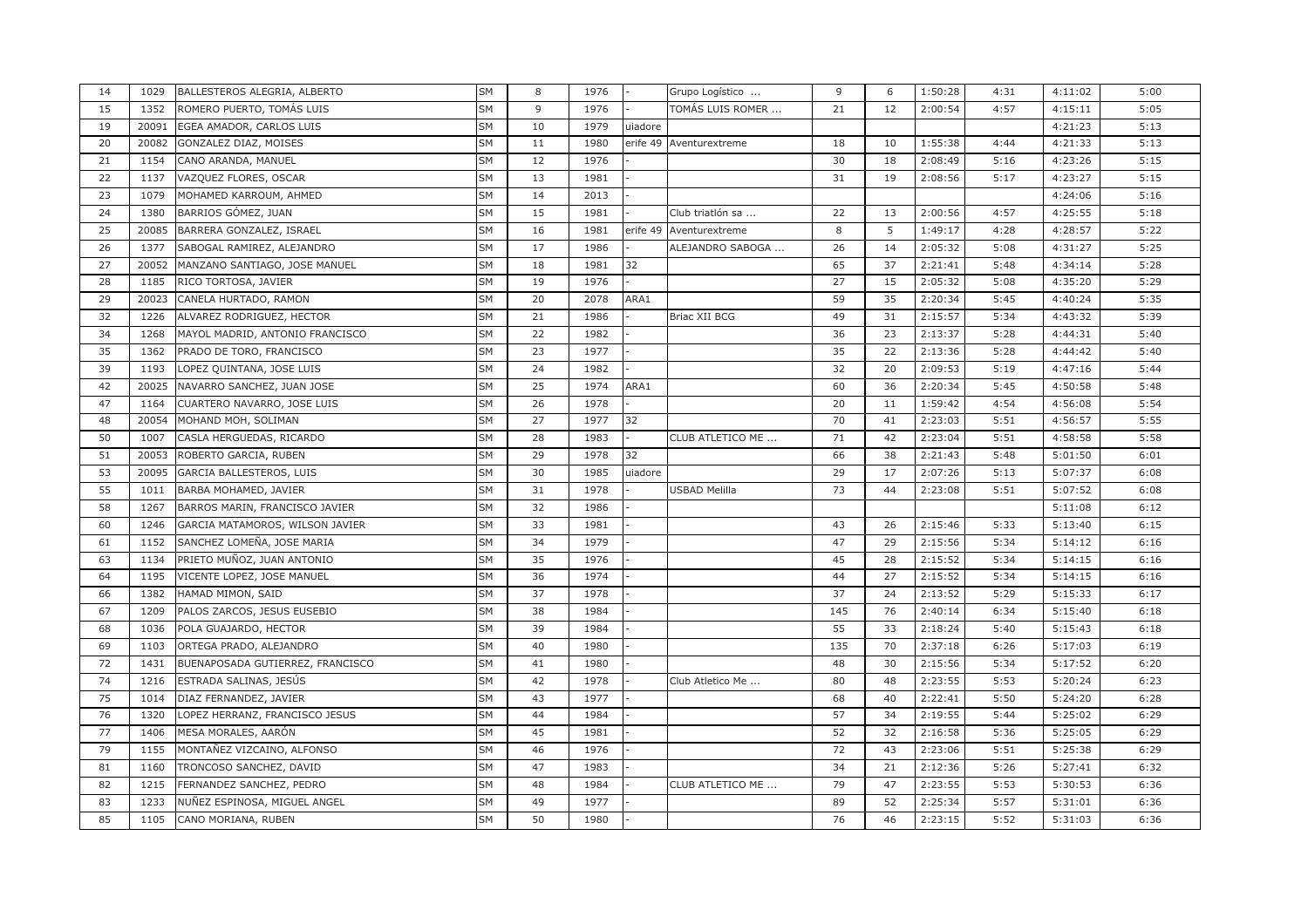| 86  | 20064 | GOMEZ GALIANA, EDGAR              | SM        | 51 | 1982 | RING8   |                            | 84  | 49  | 2:24:49 | 5:56 | 5:34:01 | 6:40 |
|-----|-------|-----------------------------------|-----------|----|------|---------|----------------------------|-----|-----|---------|------|---------|------|
| 87  | 1397  | BACHIR BEN HAMU, KARIM            | <b>SM</b> | 52 | 1986 |         |                            | 100 | 54  | 2:27:44 | 6:03 | 5:34:01 | 6:40 |
| 88  | 1426  | OUALAD-ABDELLAH MIMOUN, ZAKARIA   | <b>SM</b> | 53 | 1983 |         | <b>GRM 52</b>              | 28  | 16  | 2:06:55 | 5:12 | 5:36:29 | 6:42 |
| 90  | 1264  | RAMÍREZ CASTILLA, FERNANDO        | SM        | 54 | 1977 |         |                            | 128 | 66  | 2:36:04 | 6:23 | 5:37:27 | 6:44 |
| 92  | 1118  | CHACHA JAMI, KLEBER ORLANDO       | <b>SM</b> | 55 | 1983 |         |                            | 85  | 50  | 2:24:54 | 5:56 | 5:39:22 | 6:46 |
| 93  | 1158  | RODRIGUEZ CIENDONES, MIGUEL ANGEL | SM        | 56 | 1985 |         | Melilla Siempre            |     |     |         |      | 5:40:26 | 6:47 |
| 96  | 1232  | CHAIRI ABDESELAM, MOHAMED         | <b>SM</b> | 57 | 1984 |         |                            | 75  | 45  | 2:23:14 | 5:52 | 5:41:37 | 6:49 |
| 98  | 1172  | LOPEZ TORNERO, TOMAS JOSE         | SM        | 58 | 1985 |         | Irun Calp                  | 134 | 69  | 2:36:46 | 6:25 | 5:41:54 | 6:49 |
| 103 | 1220  | AMAREL HADI, YAMIL                | SΜ        | 59 | 1983 |         |                            | 113 | 61  | 2:31:09 | 6:11 | 5:44:30 | 6:52 |
| 108 | 20063 | ROMERO ASENSIO, DANIEL            | SΜ        | 60 | 1973 | RING8   | Daniel Romero As           | 143 | 75  | 2:39:33 | 6:32 | 5:46:29 | 6:54 |
| 109 | 20065 | GÓMEZ PEÑA, JUAN                  | SΜ        | 61 | 1983 | RING8   | RING8                      | 142 | 74  | 2:39:32 | 6:32 | 5:47:26 | 6:56 |
| 112 | 1367  | ROSA FORTES, RAUL                 | SΜ        | 62 | 1978 |         |                            | 169 | 82  | 2:46:25 | 6:49 | 5:49:37 | 6:58 |
| 114 | 1125  | LOPEZ RUBI, JUAN MIGUEL           | SΜ        | 63 | 1978 |         |                            | 122 | 65  | 2:35:08 | 6:21 | 5:50:49 | 7:00 |
| 119 | 1089  | BOZADA BLANCO, SERAFIN            | SΜ        | 64 | 1976 |         |                            | 39  | 25  | 2:15:13 | 5:32 | 5:51:43 | 7:01 |
| 120 | 1416  | MOHAMED AHMED, MIMON              | SΜ        | 65 | 1984 |         |                            | 120 | 64  | 2:33:57 | 6:18 | 5:52:28 | 7:02 |
| 121 | 1104  | MARCOS ISERMAN, FRANCISCO         | SΜ        | 66 | 1974 |         |                            | 138 | 71  | 2:37:53 | 6:28 | 5:53:40 | 7:03 |
| 126 | 1391  | GARCIA SANTILLAN, FCO JAVIER      | SM        | 67 | 1979 |         |                            | 159 | 80  | 2:44:13 | 6:43 | 5:56:16 | 7:06 |
| 129 | 20033 | VILLANUEVA JIMENEZ, JESUS         | SΜ        | 68 | 1982 |         |                            | 109 | 58  | 2:29:42 | 6:08 | 5:56:57 | 7:07 |
| 130 | 20032 | FELIU ESPARZA, ALFONSO JAVIER     | SΜ        | 69 | 1986 |         | <b>TERCIO GRAN CAPITAN</b> | 110 | 59  | 2:29:49 | 6:08 | 5:57:05 | 7:07 |
| 132 | 20035 | AYALA JACHO, CRISTHIAN GIOVANNI   | SM        | 70 | 1984 |         |                            | 107 | 56  | 2:29:22 | 6:07 | 5:59:41 | 7:10 |
| 135 | 1018  | GONZÁLEZ PÉREZ, CRISTIAN          | SΜ        | 71 | 1975 |         |                            | 139 | 72  | 2:38:16 | 6:29 | 5:59:48 | 7:10 |
| 136 | 1188  | RUBIO ROYO-VILLANOVA, FERNANDO    | SΜ        | 72 | 1978 |         | 1 CIA /VII Bandera         | 115 | 62  | 2:31:36 | 6:12 | 5:59:51 | 7:10 |
| 138 | 1218  | FLORES CALLE, JUAN CARLOS         | SΜ        | 73 | 1975 |         |                            | 173 | 85  | 2:47:16 | 6:51 | 6:00:42 | 7:11 |
| 141 | 1293  | GARCIA CANOVAS, PEDRO JOSE        | SΜ        | 74 | 1978 |         |                            | 172 | 84  | 2:47:15 | 6:51 | 6:00:50 | 7:12 |
| 144 | 20022 | CANELA HURTADO, JESÚS             | SΜ        | 75 | 1981 | ARA1    | Club Triatlon Sa           | 99  | 53  | 2:27:43 | 6:03 | 6:04:33 | 7:16 |
| 145 | 20092 | SATÁN MOREIRA, LUIS SANTIAGO      | SΜ        | 76 | 1986 | uiadore |                            | 88  | 51  | 2:24:59 | 5:56 | 6:06:47 | 7:19 |
| 148 | 1055  | VAZQUEZ MORANT, JOSE ANTONIO      | SM        | 77 | 1976 |         |                            | 141 | 73  | 2:38:42 | 6:30 | 6:07:12 | 7:19 |
| 149 | 1308  | RIPOL MAS, JAVIER                 | SΜ        | 78 | 1977 |         | GRM-52/2 cia               | 102 | 55  | 2:28:18 | 6:04 | 6:09:12 | 7:22 |
| 151 | 20055 | AMARAQUI DIAZ, ROBERTO            | SΜ        | 79 | 1978 | 32      |                            | 67  | 39  | 2:22:20 | 5:50 | 6:10:57 | 7:24 |
| 157 | 1208  | MARTINEZ ORERO, JOSEP             | SΜ        | 80 | 1985 |         | JOSEP MARTINEZ ORERO       | 146 | 77  | 2:40:19 | 6:34 | 6:15:16 | 7:29 |
| 159 | 1184  | ORTIZ MOLERO, SILVESTRE           | SM        | 81 | 1979 |         |                            | 150 | 79  | 2:41:26 | 6:36 | 6:15:34 | 7:29 |
| 161 | 1306  | POLO MANZANO, DAVID               | SΜ        | 82 | 1981 |         | GRM-52/2CIA                | 130 | 67  | 2:36:06 | 6:23 | 6:16:13 | 7:30 |
| 162 | 1030  | SEVILLA ZABALETA, GABRIEL         | SΜ        | 83 | 1985 |         |                            | 204 | 102 | 2:55:56 | 7:12 | 6:16:48 | 7:31 |
| 163 | 1009  | BUENO TOVAR, VICTOR JOSE          | SΜ        | 84 | 1978 |         | VICTOR JOSE BUEN           | 205 | 103 | 2:55:57 | 7:12 | 6:16:49 | 7:31 |
| 166 | 1081  | SUAREZ ATTIAS, PABLO              | SM        | 85 | 1983 |         |                            | 184 | 89  | 2:51:34 | 7:01 | 6:19:21 | 7:34 |
| 170 | 1085  | LEON ALONSO, PEDRO                | SΜ        | 86 | 1978 |         |                            | 178 | 86  | 2:49:57 | 6:57 | 6:20:25 | 7:35 |
| 172 | 1056  | ALONSO VILLAFRUELA, ALBERTO       | SΜ        | 87 | 1977 |         |                            | 147 | 78  | 2:40:40 | 6:35 | 6:21:01 | 7:36 |
| 174 | 1003  | JURADO MANZANO, MANUEL            | SΜ        | 88 | 1986 |         |                            | 108 | 57  | 2:29:27 | 6:07 | 6:23:31 | 7:39 |
| 175 | 1378  | PEREZ VIZCAINO, PEDRO             | SΜ        | 89 | 1974 |         |                            | 181 | 88  | 2:50:58 | 7:00 | 6:23:42 | 7:39 |
| 176 | 1439  | ARRAMANI, JAOUAD                  | SΜ        | 90 | 1983 |         | <b>AITNFAR</b>             | 188 | 91  | 2:53:13 | 7:05 | 6:27:20 | 7:43 |
| 177 | 1178  | CORREA RAMÍREZ, JULIÁN ANDRÉS     | SM        | 91 | 1984 |         |                            | 243 | 124 | 3:00:48 | 7:24 | 6:27:46 | 7:44 |
| 178 | 1179  | POLO GONZÁLEZ, ANTONIO MANUEL     | <b>SM</b> | 92 | 1985 |         |                            | 197 | 96  | 2:54:19 | 7:08 | 6:27:48 | 7:44 |
| 180 | 1408  | MOHAMED EL MUGHILI, RACHID        | SM        | 93 | 1980 |         |                            | 163 | 81  | 2:44:25 | 6:44 | 6:28:49 | 7:45 |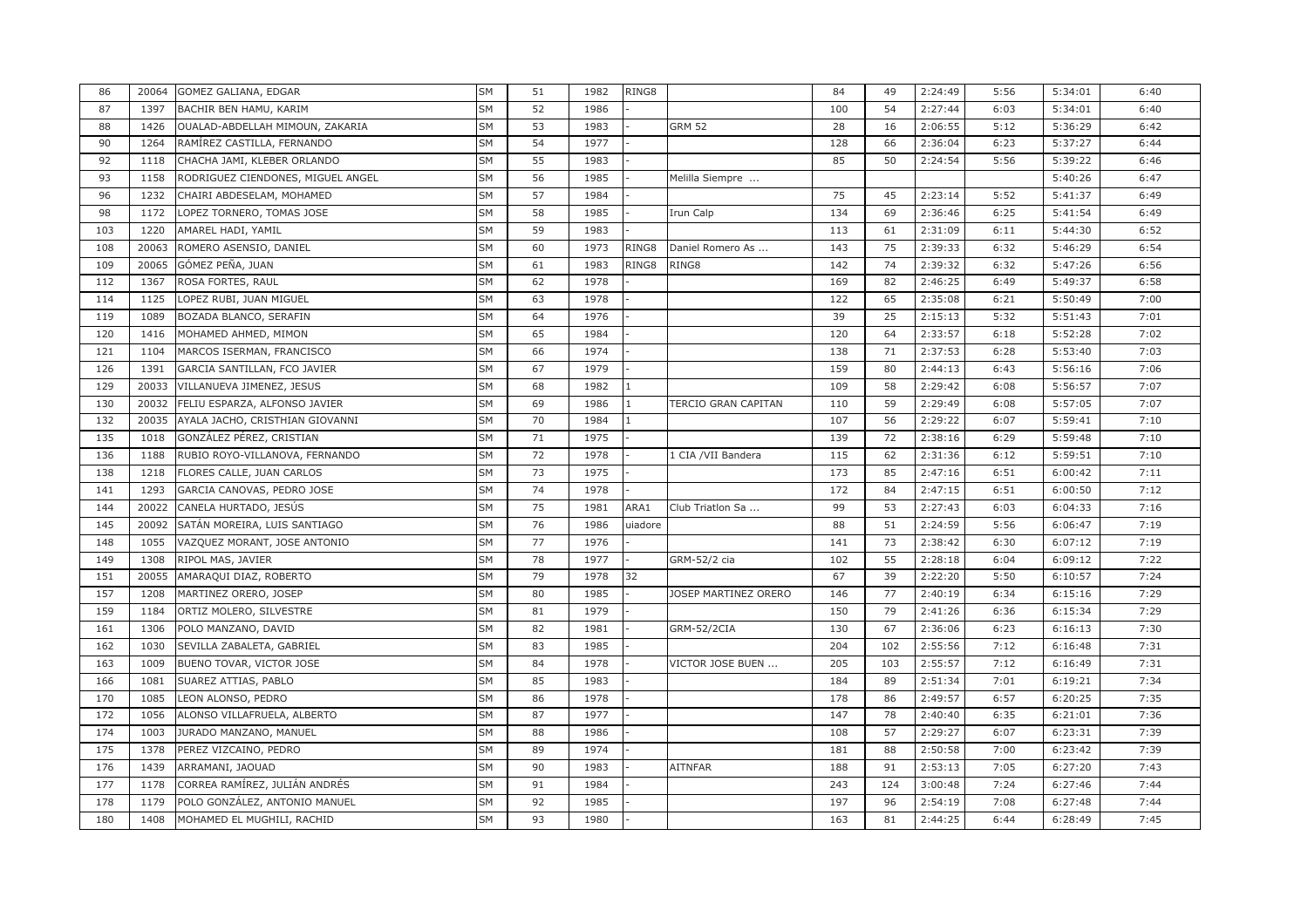| 184 | 1340  | MOHAND AL-LAL, MOHAMED          | SM        | 94  | 1976 |         | <b>GRM-52/2 CIA</b> | 230 | 114 | 2:58:17 | 7:18 | 6:30:03 | 7:47 |
|-----|-------|---------------------------------|-----------|-----|------|---------|---------------------|-----|-----|---------|------|---------|------|
| 187 | 1296  | RAMIREZ CASTILLA, TOMAS         | SM        | 95  | 1982 |         |                     | 220 | 109 | 2:57:44 | 7:17 | 6:30:19 | 7:47 |
| 190 | 1309  | ALI MOUHTADI, SULIMAN           | SM        | 96  | 1987 |         | GRM-52/2CIA         | 229 | 113 | 2:58:02 | 7:17 | 6:30:29 | 7:47 |
| 191 | 1336  | ESCAÑO OSORIO, ANTONIO          | SM        | 97  | 1982 |         | <b>GRM52/2 cia</b>  | 224 | 111 | 2:57:49 | 7:17 | 6:30:29 | 7:47 |
| 197 | 1338  | HERNANDO ALGAR, GUILLERMO BLAS  | <b>SM</b> | 98  | 1987 |         | <b>GRM 52/2 CIA</b> | 217 | 108 | 2:57:38 | 7:16 | 6:30:43 | 7:47 |
| 198 | 1345  | SANCHEZ KAHLAOUI, JUAN JOSE     | SM        | 99  | 1983 |         | <b>GRM-52/2 CIA</b> | 228 | 112 | 2:57:59 | 7:17 | 6:30:51 | 7:48 |
| 199 | 1330  | BERMEJO PEREZ, FRANCISCO        | SM        | 100 | 1974 |         |                     | 232 | 116 | 2:58:23 | 7:18 | 6:30:54 | 7:48 |
| 200 | 1335  | HARTITI EL HAJI, KARI           | SΜ        | 101 | 1983 |         | GRM 52 2CIA         | 233 | 117 | 2:58:25 | 7:18 | 6:31:03 | 7:48 |
| 201 | 1027  | GUIO GÓMEZ, MARIO               | SΜ        | 102 | 1976 |         | Hermandad Nacion    | 251 | 126 | 3:02:53 | 7:29 | 6:31:03 | 7:48 |
| 204 | 1303  | PEREZ MARTINEZ, JOSE MANUEL     | SM        | 103 | 1973 |         | GRM-52/2 CIA        | 221 | 110 | 2:57:44 | 7:17 | 6:31:17 | 7:48 |
| 210 | 20061 | HARO GOMEZ, IMANOL              | SΜ        | 104 | 1986 | RING8   |                     | 112 | 60  | 2:31:07 | 6:11 | 6:35:17 | 7:53 |
| 211 | 1145  | BRAVO GIRONA, CARLOS            | SΜ        | 105 | 1985 |         |                     | 208 | 104 | 2:56:23 | 7:13 | 6:35:56 | 7:54 |
| 212 | 1327  | PÉREZ AZUARA, FERNANDO          | SM        | 106 | 1976 |         | <b>ULOG 23</b>      | 238 | 120 | 2:58:50 | 7:19 | 6:36:17 | 7:54 |
| 213 | 20075 | RIOS VALVERDE, PABLO            | SM        | 107 | 1978 |         | Ulog 23             | 237 | 119 | 2:58:49 | 7:19 | 6:36:25 | 7:54 |
| 214 | 1442  | MARTINEZ FERNANDEZ, JAVIER      | SΜ        | 108 | 1986 |         |                     | 200 | 99  | 2:54:45 | 7:09 | 6:37:01 | 7:55 |
| 215 | 1337  | FERNANDEZ SALAS, JOSE MANUEL    | SM        | 109 | 1984 |         |                     | 199 | 98  | 2:54:45 | 7:09 | 6:37:03 | 7:55 |
| 216 | 1013  | AGUIRRE ÁLVAREZ, JESÚS EDUARDO  | SM        | 110 | 1980 |         | Tercio gran capitan | 195 | 94  | 2:54:08 | 7:08 | 6:37:26 | 7:55 |
| 219 | 1034  | ABDELKADER LAARBI, BENAISA      | SM        | 111 | 1984 |         | <b>GRM 52</b>       | 187 | 90  | 2:52:26 | 7:04 | 6:41:52 | 8:01 |
| 220 | 1389  | MIMOUN AHMED, MORAD             | SΜ        | 112 | 1978 |         |                     | 170 | 83  | 2:46:55 | 6:50 | 6:41:53 | 8:01 |
| 226 | 1334  | FLORES GARCIA, OSWALDO MARTIN   | <b>SM</b> | 113 | 1986 |         | grm 52 2 cia        | 216 | 107 | 2:57:37 | 7:16 | 6:48:32 | 8:09 |
| 227 | 20005 | MORALES BARÓN, JOSE MANUEL      | SM        | 114 | 1982 | os y aq |                     | 235 | 118 | 2:58:35 | 7:19 | 6:48:58 | 8:09 |
| 230 | 1394  | ABDELKADER BEN MOHAMED, NORDIN  | SM        | 115 | 1974 |         |                     | 264 | 132 | 3:09:17 | 7:45 | 6:49:25 | 8:10 |
| 231 | 1058  | CABALLERO BRAVO, ALEJANDRO      | SM        | 116 | 1978 |         |                     | 196 | 95  | 2:54:09 | 7:08 | 6:49:27 | 8:10 |
| 232 | 1409  | ALI OMAR, BILAH                 | SΜ        | 117 | 1982 |         | <b>GRM 52</b>       | 240 | 122 | 2:59:52 | 7:22 | 6:50:12 | 8:11 |
| 236 | 20071 | PIRIS ZAMORA, MARCOS            | SM        | 118 | 1978 |         |                     | 239 | 121 | 2:59:41 | 7:21 | 6:52:29 | 8:13 |
| 239 | 1312  | GARCIA OLMOS, JOSE ABEL         | SΜ        | 119 | 1986 |         | grm52 2cia          | 231 | 115 | 2:58:19 | 7:18 | 6:54:37 | 8:16 |
| 240 | 1083  | PINAZO AGUT, MIGUEL ANGEL       | SM        | 120 | 1977 |         |                     | 198 | 97  | 2:54:27 | 7:08 | 6:54:44 | 8:16 |
| 245 | 1177  | BOLIVAR MENDOZA, SAMIR FERNANDO | SΜ        | 121 | 1984 |         |                     | 190 | 93  | 2:53:42 | 7:07 | 7:00:32 | 8:23 |
| 246 | 1221  | ATRARI HAMMOU, ALI              | SM        | 122 | 1981 |         |                     | 260 | 130 | 3:07:32 | 7:41 | 7:02:45 | 8:26 |
| 247 | 1270  | ZAURA GARCÍA, RUBÉN             | SΜ        | 123 | 1977 |         |                     | 242 | 123 | 3:00:31 | 7:23 | 7:04:14 | 8:28 |
| 250 | 1402  | MONTOYA MENDEZ, FRANCISCO JOSE  | SM        | 124 | 1984 |         |                     | 201 | 100 | 2:55:16 | 7:10 | 7:06:59 | 8:31 |
| 260 | 1451  | CRESPO CALONGE, EDUARDO         | SΜ        | 125 | 1983 |         |                     | 284 | 138 | 3:13:19 | 7:55 | 7:07:51 | 8:32 |
| 261 | 1080  | ESCUDERO GARCÍA, JUAN ANTONIO   | SΜ        | 126 | 1977 |         | ULTRAFONDO GUADIX   | 297 | 145 | 3:20:53 | 8:13 | 7:07:51 | 8:32 |
| 263 | 1111  | ALONSO SALGADO, AITOR           | SΜ        | 127 | 1981 |         |                     | 262 | 131 | 3:08:38 | 7:43 | 7:09:09 | 8:33 |
| 273 | 1045  | ESTELLER SEVILLA, DAVID         | <b>SM</b> | 128 | 1982 |         | Club Triatlon Sa    | 292 | 142 | 3:18:41 | 8:08 | 7:17:59 | 8:44 |
| 276 | 1004  | PALOMINO MAYO, RUBEN            | SΜ        | 129 | 1982 |         |                     | 256 | 128 | 3:03:55 | 7:32 | 7:18:12 | 8:44 |
| 278 | 1396  | FLORES FERNANDEZ, DIEGO ARIEL   | SM        | 130 | 1987 |         |                     | 281 | 136 | 3:12:52 | 7:54 | 7:19:54 | 8:46 |
| 279 | 1194  | CARAFI DURAN, MARC              | SΜ        | 131 | 1976 |         |                     | 289 | 141 | 3:18:27 | 8:07 | 7:21:11 | 8:48 |
| 281 | 1421  | LAMRINE ISMAEL, NORDIN          | SM        | 132 | 1977 |         |                     | 275 | 135 | 3:11:16 | 7:50 | 7:21:41 | 8:48 |
| 284 | 1109  | MONTERO FEIJÓO, JULIO MIGUEL    | SM        | 133 | 1975 |         |                     | 298 | 146 | 3:22:52 | 8:18 | 7:22:15 | 8:49 |
| 287 | 1263  | DUDOUH MIMUNT, MIMON            | SΜ        | 134 | 1984 |         |                     | 270 | 134 | 3:10:24 | 7:48 | 7:27:09 | 8:55 |
| 290 | 1163  | GARCIA BENGUIGUI, JOSE MIGUEL   | <b>SM</b> | 135 | 1976 |         |                     |     |     |         |      | 7:29:33 | 8:58 |
| 291 | 1166  | FERNADEZ, JORGE OLIVER          | SM        | 136 | 1975 |         |                     | 287 | 140 | 3:17:41 | 8:06 | 7:29:36 | 8:58 |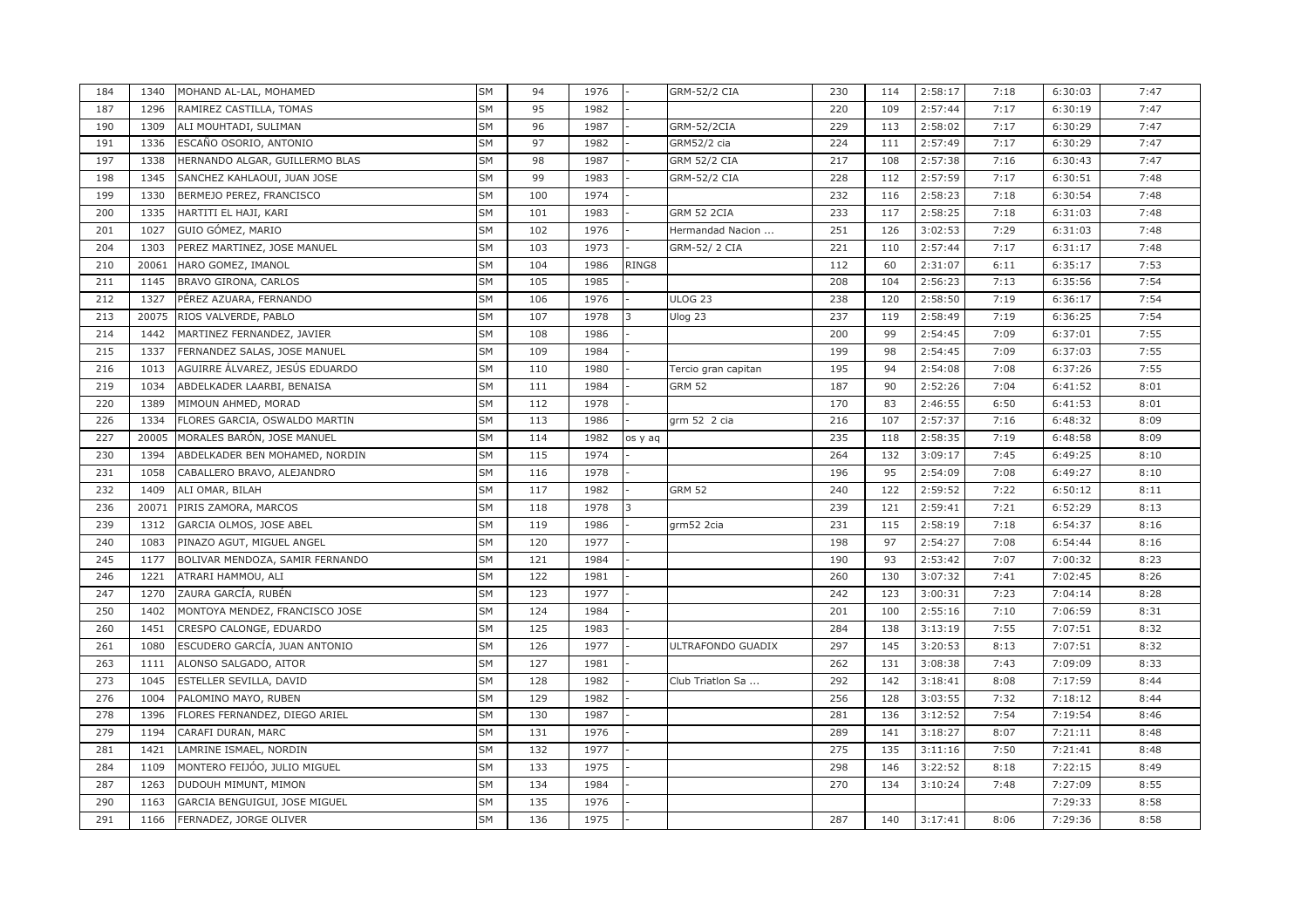| 292 | 1167 | POZO ALBENDIN, JOSE MANUEL       | <b>SM</b> | 137 | 1977 |                  | 286 | 139 | 3:17:39 | 8:06 | 7:29:37 | 8:58 |
|-----|------|----------------------------------|-----------|-----|------|------------------|-----|-----|---------|------|---------|------|
| 295 | 1061 | PARDO FERNANDEZ, CHRISTIAN       | <b>SM</b> | 138 | 1975 |                  | 303 | 149 | 3:23:40 | 8:20 | 7:33:32 | 9:03 |
| 296 | 1419 | GARCIA GARCIA, JUAN MANUEL       | <b>SM</b> | 139 | 1978 |                  | 300 | 148 | 3:23:34 | 8:20 | 7:33:36 | 9:03 |
| 298 | 1140 | GRANADO GIMENEZ, FRANCISCO       | <b>SM</b> | 140 | 1980 |                  | 209 | 105 | 2:56:31 | 7:14 | 7:34:44 | 9:04 |
| 299 | 1429 | GARRIDO CARRASCO, JESUS ALFONSO  | <b>SM</b> | 141 | 1986 |                  | 210 | 106 | 2:56:31 | 7:14 | 7:35:15 | 9:05 |
| 303 | 1042 | SANCHEZ FERRANDEZ, EDUARDO JOSE  | <b>SM</b> | 142 | 1975 |                  | 294 | 143 | 3:20:02 | 8:11 | 7:43:04 | 9:14 |
| 304 | 1031 | MARÍN ESTRADA, JUAN CARLOS       | <b>SM</b> | 143 | 1975 |                  | 295 | 144 | 3:20:02 | 8:11 | 7:43:04 | 9:14 |
| 305 | 1025 | MOHAMADI EL AMRAOUI, DOMINGO     | SΜ        | 144 | 1985 | <b>GRUPO BMR</b> | 327 | 155 | 3:38:34 | 8:57 | 7:44:57 | 9:16 |
| 307 | 1133 | SANCHEZ MARTINEZ, PABLO          | <b>SM</b> | 145 | 1983 | <b>GRUPO BMR</b> | 326 | 154 | 3:38:32 | 8:57 | 7:45:05 | 9:16 |
| 309 | 1395 | AYALA DOMINGUEZ, JORGE           | SΜ        | 146 | 1976 |                  | 283 | 137 | 3:13:04 | 7:54 | 7:45:16 | 9:17 |
| 310 | 1114 | HERNANDEZ VEGA, JOSE LUIS        | SM        | 147 | 1978 | Tercio Gran Capi | 319 | 153 | 3:29:17 | 8:34 | 7:47:34 | 9:19 |
| 311 | 1113 | BARBETTI VARGAS, GIOVANNI        | SΜ        | 148 | 1976 | Tercio Gran Capi | 318 | 152 | 3:29:17 | 8:34 | 7:47:35 | 9:19 |
| 312 | 1057 | PEREZ ALONSO, ROBERTO            | SM        | 149 | 1978 |                  | 299 | 147 | 3:23:06 | 8:19 | 7:52:33 | 9:25 |
| 316 | 1198 | SERRANO MORALES, SEBASTIÁN       | <b>SM</b> | 150 | 1974 |                  | 333 | 157 | 3:38:52 | 8:58 | 7:58:53 | 9:33 |
| 317 | 1291 | EGEA ORTIZ, DAVID                | SΜ        | 151 | 1973 | BCG COMGEMEL "A  | 335 | 158 | 3:38:57 | 8:58 | 7:58:53 | 9:33 |
| 318 | 1278 | MOHAMED KADDUR, ALI              | <b>SM</b> | 152 | 1982 | BCG COMGEMEL "A  | 372 | 184 | 3:40:00 | 9:00 | 7:58:53 | 9:33 |
| 320 | 1301 | EL ABBOUTI BUMEDIEN, NAJIN       | <b>SM</b> | 153 | 1981 | BCG COMGEMEL "A  | 354 | 171 | 3:39:25 | 8:59 | 7:58:57 | 9:33 |
| 323 | 1281 | TOBAR QUIÑONES, JESÚS            | SM        | 154 | 1976 | BCG COMGEMEL "A  | 350 | 168 | 3:39:20 | 8:59 | 7:58:58 | 9:33 |
| 324 | 1331 | MARTIN SANCHEZ, ARSENIO JOSE     | SM        | 155 | 1976 | BCG COMGEMEL "A  | 348 | 166 | 3:39:18 | 8:59 | 7:58:58 | 9:33 |
| 325 | 1282 | CANTO LOSADA, LEOPOLDO           | <b>SM</b> | 156 | 1976 | BCG COMGEMEL "A  | 351 | 169 | 3:39:21 | 8:59 | 7:58:59 | 9:33 |
| 326 | 1286 | GALARRAGA DURÁN, JUAN            | SM        | 157 | 1983 | BCG COMGEMEL "A  | 358 | 175 | 3:39:35 | 8:59 | 7:58:59 | 9:33 |
| 327 | 1283 | MATEO GOMEZ, ÁNGEL FRANCISCO     | <b>SM</b> | 158 | 1978 | BCG COMGEMEL "A  | 370 | 183 | 3:39:55 | 9:00 | 7:59:00 | 9:33 |
| 328 | 1280 | RUIZ TORE, JUAN JESÚS            | SΜ        | 159 | 1978 | BCG COMGEMEL "A  | 346 | 165 | 3:39:16 | 8:59 | 7:59:00 | 9:33 |
| 330 | 1359 | BAHA MADANI, MOHAMED             | SM        | 160 | 1986 | BCG COMGEMEL "A  | 359 | 176 | 3:39:38 | 9:00 | 7:59:01 | 9:33 |
| 331 | 1360 | ABDESLAM DUDUH, NORDIN           | SΜ        | 161 | 1980 | BCG COMGEMEL "A  | 356 | 173 | 3:39:33 | 8:59 | 7:59:01 | 9:33 |
| 332 | 1369 | ZARIOH MOHAMED, IBRAHIM          | SΜ        | 162 | 1984 | BCG COMGEMEL "A  | 361 | 178 | 3:39:39 | 9:00 | 7:59:01 | 9:33 |
| 333 | 1284 | MORENO MOLINA, JOSÉ              | <b>SM</b> | 163 | 1981 | BCG COMGEMEL "A  | 355 | 172 | 3:39:29 | 8:59 | 7:59:01 | 9:33 |
| 334 | 1285 | GARCÍA GONZALEZ, JOSÉ            | SΜ        | 164 | 1984 | BCG COMGEMEL "A  | 357 | 174 | 3:39:35 | 8:59 | 7:59:01 | 9:33 |
| 335 | 1328 | DRIS ZIZAUI, IBRAIM              | SΜ        | 165 | 1986 | BCG COMGEMEL "A  | 364 | 181 | 3:39:42 | 9:00 | 7:59:01 | 9:33 |
| 338 | 1349 | RABAGO HAMED, ALEJANDRO          | SΜ        | 166 | 1984 | BCG COMGEMEL "A  | 349 | 167 | 3:39:18 | 8:59 | 7:59:02 | 9:33 |
| 339 | 1353 | AOMAR MOHAMED, AOMAR             | <b>SM</b> | 167 | 1985 | BCG COMGEMEL "A  | 363 | 180 | 3:39:42 | 9:00 | 7:59:02 | 9:33 |
| 340 | 1354 | AHMED BEN SLIMAN, MOHAMED        | SM        | 168 | 1985 | BCG COMGEMEL "A  | 360 | 177 | 3:39:39 | 9:00 | 7:59:02 | 9:33 |
| 342 | 1358 | MIMOUN MOHAMED, SUFIAN           | SΜ        | 169 | 1986 | BCG COMGEMEL "A  | 362 | 179 | 3:39:41 | 9:00 | 7:59:03 | 9:33 |
| 343 | 1368 | CORONIL GIL, JUAN MANUEL         | SΜ        | 170 | 1982 | BCG COMGEMEL "A  | 366 | 182 | 3:39:45 | 9:00 | 7:59:04 | 9:33 |
| 344 | 1249 | ABDELKADER LAARBI, MIMOUN        | <b>SM</b> | 171 | 1973 | BCG COMGEMEL "A  | 373 | 185 | 3:40:00 | 9:00 | 7:59:04 | 9:33 |
| 348 | 1277 | PÉREZ CRIADO, ÓSCAR CRISTÓBAL    | SΜ        | 172 | 1976 | BCG COMGEMEL "A  | 379 | 188 | 3:40:11 | 9:01 | 7:59:07 | 9:33 |
| 349 | 1299 | MOHAMED HAMIDAN, ALI             | SΜ        | 173 | 1978 | BCG COMGEMEL "A  | 338 | 161 | 3:38:59 | 8:58 | 7:59:08 | 9:33 |
| 350 | 1251 | RODRÍGUEZ MOHAMEDI, JOSÉ ALFONSO | <b>SM</b> | 174 | 1980 | BCG COMGEMEL "A  | 342 | 163 | 3:39:02 | 8:58 | 7:59:08 | 9:33 |
| 351 | 1244 | VALERO TORRES, JAVIER            | SM        | 175 | 1976 | BCG COMGEMEL"A E | 336 | 159 | 3:38:57 | 8:58 | 7:59:08 | 9:33 |
| 354 | 1323 | MANAN MOH, DRIS                  | <b>SM</b> | 176 | 1980 | BCG COMGEMEL "A  | 337 | 160 | 3:38:58 | 8:58 | 7:59:09 | 9:33 |
| 355 | 1325 | HAMED MOHAMED, MORAD             | SM        | 177 | 1985 | BCG COMGEMEL "A  | 344 | 164 | 3:39:11 | 8:58 | 7:59:10 | 9:33 |
| 356 | 1298 | VELASCO CORDOVES, CÉSAR          | <b>SM</b> | 178 | 1977 | BCG COMGEMEL "A  | 340 | 162 | 3:39:01 | 8:58 | 7:59:10 | 9:33 |
| 361 | 1245 | PORRAS NEGRE, JUAN MANUEL        | <b>SM</b> | 179 | 1983 | BCG COMGEMEL "A  | 353 | 170 | 3:39:23 | 8:59 | 8:00:53 | 9:35 |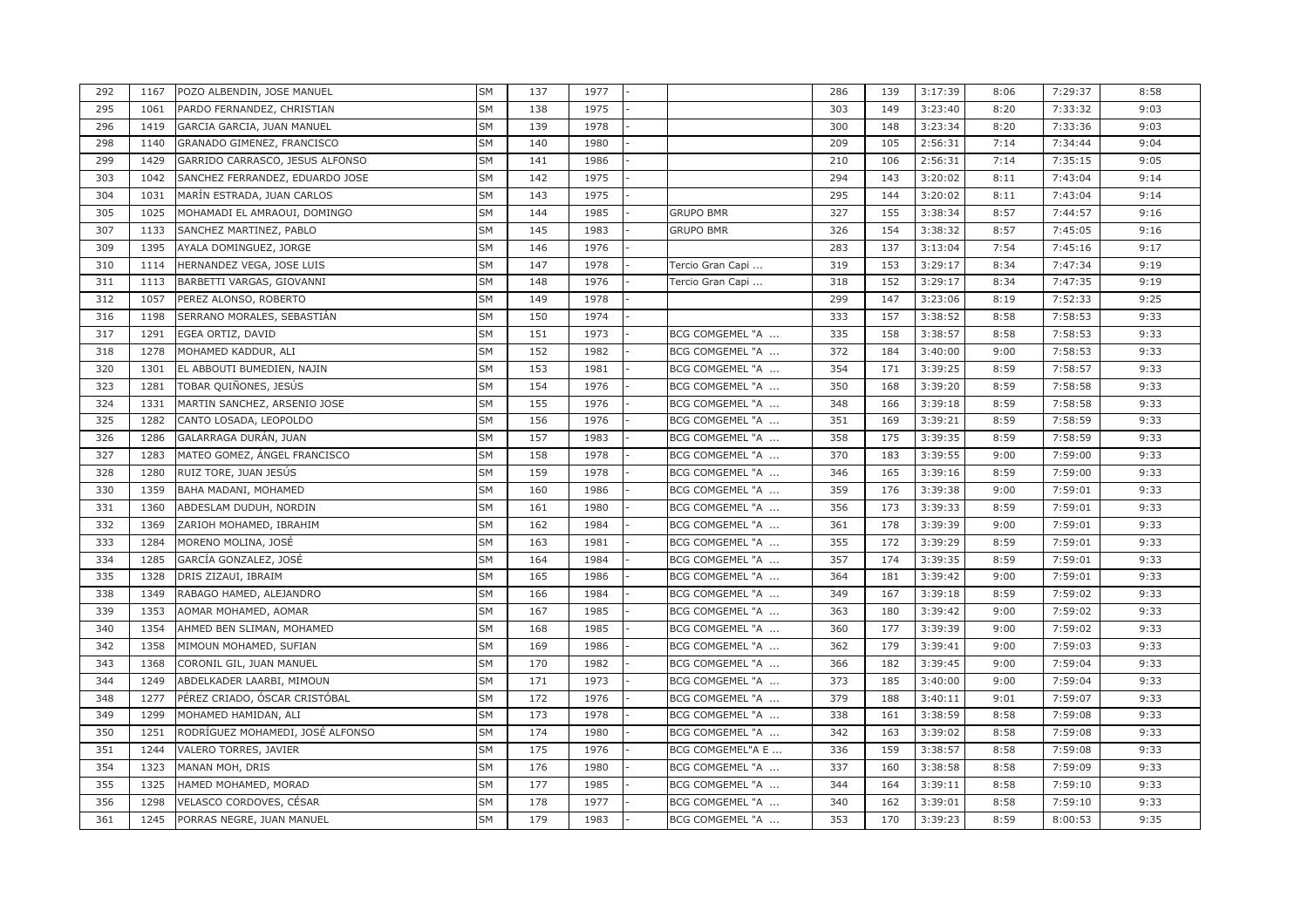| 362 | 1250 | FOUAD AHMED ARRASI, MOHAMED  | <b>SM</b> | 180 | 1981 | BCG COMGEMEL "A  | 380 | 189 | 3:40:12 | 9:01  | 8:01:04 | 9:36  |
|-----|------|------------------------------|-----------|-----|------|------------------|-----|-----|---------|-------|---------|-------|
| 363 | 1247 | VASANI EMBAREK, SADIK        | SМ        | 181 | 1973 | BCG COMGEMEL "A  | 381 | 190 | 3:40:14 | 9:01  | 8:01:07 | 9:36  |
| 364 | 1297 | SALVADOR GARRIDO, ANTONIO J. | <b>SM</b> | 182 | 1976 | BCG COMGEMEL "A  | 378 | 187 | 3:40:08 | 9:01  | 8:02:22 | 9:37  |
| 379 | 1041 | ROMERO COBOS, JUAN ANTONIO   | <b>SM</b> | 183 | 1983 | <b>Grupo BMR</b> | 383 | 191 | 3:40:15 | 9:01  | 8:34:08 | 10:15 |
| 380 | 1273 | GARCIA MOHAND, PEDRO JESUS   | <b>SM</b> | 184 | 1985 | BMR - Estitica P | 328 | 156 | 3:38:35 | 8:57  | 8:34:12 | 10:15 |
| 381 | 1128 | SANTOS GONZALEZ, LUCAS       | SΜ        | 185 | 1973 |                  | 393 | 193 | 3:52:05 | 9:30  | 8:42:30 | 10:25 |
| 382 | 1092 | GOMEZ GOMEZ, ENRIQUE         | SM        | 186 | 1973 |                  | 389 | 192 | 3:46:51 | 9:17  | 8:46:57 | 10:31 |
| 385 | 1040 | MARTÍNEZ VELASCO, JAVIER     | SΜ        | 187 | 1973 |                  | 395 | 194 | 3:55:51 | 9:39  | 8:51:33 | 10:36 |
| 386 | 1073 | DEL PUERTO MOHAND, JAVIER    | SM        | 188 | 1986 |                  | 397 | 195 | 4:04:47 | 10:01 | 8:56:35 | 10:42 |
| 387 | 1176 | MONTOYA DOMINGO, JORGE       | SΜ        | 189 | 1981 |                  | 399 | 196 | 4:20:16 | 10:40 | 9:14:01 | 11:03 |
| 392 | 1008 | <b>GARCIA MELGAR, MANUEL</b> | SM        | 190 | 1973 | Los Ultimos Susm | 407 | 198 | 4:30:19 | 11:04 | 9:28:42 | 11:21 |

|                       |      | <b>VETERANOS A FEMENINO</b> |            |          |                 |                         |                     | <b>CONTROL (24,400 KM)</b> |                       |               |                   |
|-----------------------|------|-----------------------------|------------|----------|-----------------|-------------------------|---------------------|----------------------------|-----------------------|---------------|-------------------|
| <b>POS.GEN DORSAL</b> |      | <b>NOMBRE Y APELLIDOS</b>   | CAT.       | POS.CAT. | AÑO NAC. EQUIPO | <b>CLUB</b>             | POS.GEN.   POS.CAT. |                            | TIEMPO   RITMO (M/KM) | <b>TIEMPO</b> | (M/KM) 50,000 KM) |
| 256                   | 1254 | RUBIANO SEGOVIA, SONIA      | <b>VAF</b> |          | 1971            |                         | 302                 | 3:23:38                    | 8:20                  | 7:07:25       | 8:31              |
| 359                   | 1095 | FERNANDEZ CENTENO, OLGA     | <b>VAF</b> |          | 1970            | <b>PRETORIANOS DE T</b> | 377                 | 3:40:08                    | 9:01                  | 8:00:17       | 9:35              |
| 389                   | 1074 | KALAI ZAHI, AICHA           | <b>VAF</b> |          | 1969            | Aicha Kalai Zahi        | 402                 | 4:20:32                    | 10:40                 | 9:21:30       | 11:12             |
| 397                   | 1375 | GARRIDO PUGA, VIRGINIA      | <b>VAF</b> |          | 1965            |                         | 412                 | 4:35:37                    | 11:17                 | 9:44:38       | 11:40             |
| 398                   | 1449 | FERNÁNDEZ DIAZ, MARIA ELENA | <b>VAF</b> |          | 1967            | Elena Fernández Díaz    | 413                 | 4:44:16                    | 11:39                 | 10:17:20      | 12:19             |

|                       |       | <b>VETERANOS A MASCULINO</b>       |            |                |          |               |                      |          |                | <b>CONTROL (24,400 KM)</b> |                     |               |                   |
|-----------------------|-------|------------------------------------|------------|----------------|----------|---------------|----------------------|----------|----------------|----------------------------|---------------------|---------------|-------------------|
| <b>POS.GEN DORSAL</b> |       | <b>NOMBRE Y APELLIDOS</b>          | CAT.       | POS.CAT.       | AÑO NAC. | <b>EQUIPO</b> | <b>CLUB</b>          | POS.GEN. | POS.CAT.       |                            | TIEMPO RITMO (M/KM) | <b>TIEMPO</b> | (M/KM) 50,000 KM) |
| 3                     | 1076  | TERREZ LÓPEZ, FERNANDO JOSÉ        | VAM        |                | 1972     |               | CLUB ATLETICO ME     | 4        |                | 1:47:18                    | 4:23                | 3:51:37       | 4:37              |
| 9                     | 1257  | MOHANDAHMED, ALI                   | VAM        | 2              | 1969     |               | INDEPENDIENTE A      | 17       | 3              | 1:55:11                    | 4:43                | 4:02:26       | 4:50              |
| 11                    | 20011 | GARCÍA MARCO, CARLOS               | <b>VAM</b> | 3              | 1973     |               | TERLEG3              | 10       | 2              | 1:50:49                    | 4:32                | 4:04:32       | 4:52              |
| 12                    | 1275  | ABDELKADER MIMUN, MOHAMEDI         | <b>VAM</b> | $\overline{4}$ | 1964     |               |                      | 19       | $\overline{4}$ | 1:59:26                    | 4:53                | 4:07:39       | 4:56              |
| 17                    | 1423  | MANZANO MADUEÑO, MANUEL FRANCISCO  | <b>VAM</b> | 5              | 1963     |               | APANZON RUNNERS CLUB | 23       | 5              | 2:02:03                    | 5:00                | 4:19:09       | 5:10              |
| 30                    | 20051 | DE LA TORRE ANTOLIN, ROBERTO       | <b>VAM</b> | 6              | 1972     | 32            |                      | 69       | 11             | 2:23:01                    | 5:51                | 4:41:04       | 5:36              |
| 37                    | 1049  | APARICIO PARRA, JUAN BAUTISTA      | <b>VAM</b> | $\overline{7}$ | 1971     |               | <b>INDEPENDIENTE</b> | 38       |                | 2:14:08                    | 5:29                | 4:45:38       | 5:42              |
| 40                    | 1444  | FRAILE ROA, JOSÉ                   | <b>VAM</b> | 8              | 1964     |               | ZANCOCHOS            | 56       | 8              | 2:19:07                    | 5:42                | 4:49:24       | 5:46              |
| 41                    | 20021 | PEREZ PEREZ, SEBASTIAN             | <b>VAM</b> | 9              | 1971     | ARA1          |                      | 61       | 10             | 2:20:35                    | 5:45                | 4:50:53       | 5:48              |
| 45                    | 1372  | ALVAREZ GUZMAN, CRISTOBAL          | <b>VAM</b> | 10             | 1972     |               |                      | 33       | 6              | 2:11:00                    | 5:22                | 4:53:26       | 5:51              |
| 59                    | 1053  | NAVARRO GALLEGO, JUAN MANUEL       | <b>VAM</b> | 11             | 1965     |               | CLUB FONDO LA CA     | 118      | 18             | 2:32:46                    | 6:15                | 5:11:34       | 6:13              |
| 65                    | 1235  | EL IDRISSI MOHAMED, LLAMAL         | <b>VAM</b> | 12             | 1971     |               |                      | 58       | 9              | 2:20:08                    | 5:44                | 5:14:34       | 6:16              |
| 78                    | 1021  | VALVERDE DIAZ, PEDRO               | <b>VAM</b> | 13             | 1969     |               | <b>USBAD Melilla</b> | 78       | 12             | 2:23:19                    | 5:52                | 5:25:38       | 6:29              |
| 97                    | 1383  | MARGALEF ESCAMILLA, FRANCISCO JOSE | <b>VAM</b> | 14             | 1972     |               |                      | 98       | 14             | 2:27:27                    | 6:02                | 5:41:46       | 6:49              |
| 105                   | 1054  | VÁZQUEZ PÉREZ, JOSÉ MIGUEL         | <b>VAM</b> | 15             | 1965     |               |                      | 106      | 16             | 2:29:11                    | 6:06                | 5:44:50       | 6:52              |
| 107                   | 1415  | DELGADO DIAZ, LUIS EVARISTO        | <b>VAM</b> | 16             | 1971     |               | RING <sub>8</sub>    | 124      | 21             | 2:35:40                    | 6:22                | 5:46:28       | 6:54              |
| 110                   | 1071  | HIERRO MORENO, JAVIER              | <b>VAM</b> | 17             | 1972     |               | Atlético Melilla     | 111      | 17             | 2:30:08                    | 6:09                | 5:47:48       | 6:56              |
| 113                   | 1159  | ARÉVALO MANCHA, DAVID              | <b>VAM</b> | 18             | 1969     |               |                      | 166      | 29             | 2:46:05                    | 6:48                | 5:50:14       | 6:59              |
| 116                   | 1086  | OTERO MEDINA, FCO. JAVIER          | <b>VAM</b> | 19             | 1965     |               |                      | 148      | 25             | 2:41:18                    | 6:36                | 5:51:04       | 7:00              |
| 117                   | 1385  | OROZCO RODRÍGUEZ, ANGEL            | <b>VAM</b> | 20             | 1973     |               |                      | 101      | 15             | 2:28:14                    | 6:04                | 5:51:05       | 7:00              |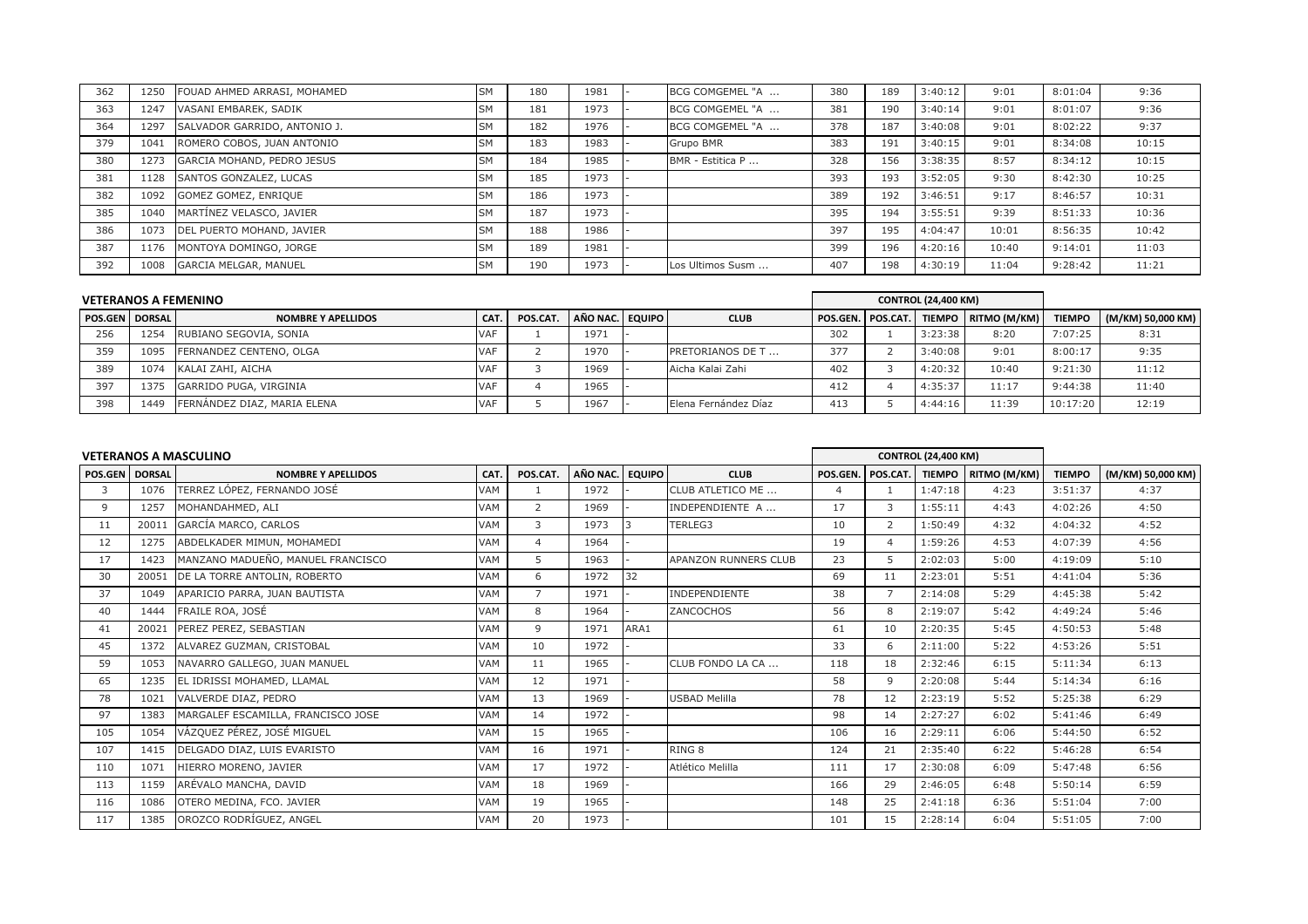| 123 | 20072 | HERNANDEZ DIAZ, LUIS MIGUEL           | VAM | 21 | 1964 | 3       |                      | 161 | 27 | 2:44:19 | 6:44  | 5:53:59 | 7:03  |
|-----|-------|---------------------------------------|-----|----|------|---------|----------------------|-----|----|---------|-------|---------|-------|
| 134 | 1455  | VENTURA GONZALEZ, JOSE                | VAM | 22 | 1966 |         |                      | 121 | 20 | 2:34:52 | 6:20  | 5:59:48 | 7:10  |
| 139 | 1437  | VERGEL LAJO, TOMAS                    | VAM | 23 | 1971 |         |                      | 174 | 30 | 2:47:16 | 6:51  | 6:00:43 | 7:11  |
| 152 | 1102  | ALFONSO FERNÁNDEZ, MIGUEL ANGEL       | VAM | 24 | 1972 |         |                      | 140 | 24 | 2:38:29 | 6:29  | 6:11:23 | 7:24  |
| 154 | 1410  | PEREZ IGLESIAS, JUAN MANUEL           | VAM | 25 | 1969 |         |                      | 185 | 33 | 2:52:26 | 7:04  | 6:14:33 | 7:28  |
| 156 | 1443  | GONZÁLEZ VÁZQUEZ, JUAN CARLOS         | VAM | 26 | 1971 |         |                      | 252 | 39 | 3:02:54 | 7:29  | 6:15:04 | 7:29  |
| 164 | 1217  | LÓPEZ VILLANUEVA, RAFAEL              | VAM | 27 | 1966 |         |                      | 176 | 31 | 2:48:14 | 6:53  | 6:17:45 | 7:32  |
| 167 | 1037  | GONZÁLEZ SANTOS, JUAN                 | VAM | 28 | 1971 |         |                      | 137 | 23 | 2:37:31 | 6:27  | 6:19:24 | 7:34  |
| 169 | 1239  | CASTILLA BAREA, EUGENIO               | VAM | 29 | 1965 |         |                      | 177 | 32 | 2:49:56 | 6:57  | 6:20:21 | 7:35  |
| 205 | 1361  | SÁNCHEZ CÁNOVAS, JESÚS                | VAM | 30 | 1970 |         |                      | 162 | 28 | 2:44:25 | 6:44  | 6:32:48 | 7:50  |
| 206 | 1411  | GOMEZ ARCAS, ALEJANDRO                | VAM | 31 | 1964 |         |                      | 186 | 34 | 2:52:26 | 7:04  | 6:33:50 | 7:51  |
| 224 | 1274  | SÁENZ DE RODRIGAÑEZ GARCÍA, JOSÉ LUIS | VAM | 32 | 1971 |         | Multioptica Melilla  | 255 | 41 | 3:03:44 | 7:31  | 6:46:24 | 8:06  |
| 225 | 1100  | MONTERO MARTINEZ, FRANCISCO MIGUEL    | VAM | 33 | 1971 |         | MULTIOPTICAS-MELILLA | 254 | 40 | 3:03:41 | 7:31  | 6:46:25 | 8:06  |
| 233 | 1151  | BARRACHINA VIDAL, JOAQUIN             | VAM | 34 | 1965 |         |                      | 263 | 43 | 3:09:06 | 7:45  | 6:51:12 | 8:12  |
| 235 | 1124  | QUIRÓS SÁNCHEZ, MARIO                 | VAM | 35 | 1964 |         |                      | 207 | 35 | 2:56:02 | 7:12  | 6:51:20 | 8:12  |
| 242 | 1384  | ESPINA MEDRANO, PEDRO LUIS            | VAM | 36 | 1966 |         |                      | 259 | 42 | 3:05:39 | 7:36  | 6:56:20 | 8:18  |
| 248 | 1122  | INVERNON GIL, FRANCISCO JAVIER        | VAM | 37 | 1969 |         |                      | 266 | 44 | 3:09:31 | 7:46  | 7:04:28 | 8:28  |
| 249 | 1084  | VAZQUEZ DE NAVIA-OSORIO, IGNACIO      | VAM | 38 | 1964 |         | LOS ULTIMOS SUSM     | 307 | 49 | 3:25:54 | 8:26  | 7:06:03 | 8:30  |
| 253 | 20001 | LOPEZ CANO, HECTOR                    | VAM | 39 | 1965 | os y aq |                      | 249 | 38 | 3:02:21 | 7:28  | 7:07:10 | 8:31  |
| 254 | 20003 | RODRIGUEZ COMENDEZ, RICARDO           | VAM | 40 | 1973 | os y aq |                      | 236 | 37 | 2:58:36 | 7:19  | 7:07:11 | 8:31  |
| 255 | 20004 | FERNANDEZ DIAZ, JOSE MANUEL           | VAM | 41 | 1966 | os y aq |                      | 234 | 36 | 2:58:35 | 7:19  | 7:07:16 | 8:31  |
| 267 | 1440  | LOPEZ GONZALEZ, MIGUEL ANGEL          | VAM | 42 | 1971 |         |                      | 279 | 47 | 3:12:15 | 7:52  | 7:15:22 | 8:41  |
| 268 | 1088  | JIMENEZ RODRIGUEZ, JUAN               | VAM | 43 | 1967 |         |                      | 312 | 50 | 3:26:39 | 8:28  | 7:17:04 | 8:43  |
| 269 | 1379  | LÓPEZ GUTIERREZ, ANDRES               | VAM | 44 | 1964 |         |                      |     |    |         |       | 7:17:30 | 8:43  |
| 280 | 1366  | MARTINEZ RUIZ, MARCELO                | VAM | 45 | 1963 |         | <b>BMR</b>           | 267 | 45 | 3:09:44 | 7:46  | 7:21:33 | 8:48  |
| 283 | 1432  | ARIAS FERNANDEZ, JESUS                | VAM | 46 | 1964 |         |                      | 273 | 46 | 3:11:05 | 7:49  | 7:21:56 | 8:49  |
| 297 | 1224  | BOLAÑO MONTES, RAFAEL                 | VAM | 47 | 1968 |         |                      | 293 | 48 | 3:18:57 | 8:09  | 7:33:39 | 9:03  |
| 302 | 20094 | BARCOS BARCOS, VAVIER                 | VAM | 48 | 1967 | uiadore |                      | 321 | 52 | 3:30:01 | 8:36  | 7:41:53 | 9:13  |
| 308 | 1044  | ANIADO MARTIN, JOSE LUIS              | VAM | 49 | 1965 |         | <b>GRUPO BMR</b>     | 385 | 61 | 3:40:21 | 9:01  | 7:45:06 | 9:17  |
| 314 | 1240  | CAMACHO MOLINA, JAVIER                | VAM | 50 | 1967 |         | BCG COMGEMEL "A      | 331 | 53 | 3:38:51 | 8:58  | 7:58:52 | 9:33  |
| 319 | 1243  | RAMOS RUIZ, MANUEL JESÚS              | VAM | 51 | 1963 |         | BCG COMGEMEL "A      | 343 | 56 | 3:39:07 | 8:58  | 7:58:56 | 9:33  |
| 322 | 1279  | VALENTÍN ARTERO, RAFAEL               | VAM | 52 | 1964 |         | BCG COMGEMEL "A      | 347 | 58 | 3:39:18 | 8:59  | 7:58:58 | 9:33  |
| 345 | 1321  | SERRANO DIAZ, SANTIAGO                | VAM | 53 | 1964 |         | BCG COMGEMEL " A     | 374 | 59 | 3:40:01 | 9:01  | 7:59:05 | 9:33  |
| 352 | 1434  | GAMARRA BARBA, BENITO                 | VAM | 54 | 1967 |         | "A España servir     | 339 | 54 | 3:39:00 | 8:58  | 7:59:08 | 9:33  |
| 353 | 1290  | RODRIGUEZ PEREZ, JAVIER               | VAM | 55 | 1971 |         | BCG COMGEMEL "A      | 341 | 55 | 3:39:01 | 8:58  | 7:59:09 | 9:33  |
| 357 | 1093  | MUÑOZ FERNANDEZ, FRANCISCO JAVIER     | VAM | 56 | 1965 |         | PRETORIANOS DE T     | 382 | 60 | 3:40:15 | 9:01  | 8:00:06 | 9:34  |
| 365 | 1248  | GÓMEZ RODRIGUEZ, GABRIEL              | VAM | 57 | 1971 |         | BCG COMGEMEL "A      | 345 | 57 | 3:39:13 | 8:59  | 8:03:13 | 9:38  |
| 372 | 1199  | GARCIA GUERRA, JOSE DOMINGO           | VAM | 58 | 1973 |         | RING-8               | 313 | 51 | 3:27:46 | 8:30  | 8:13:24 | 9:50  |
| 373 | 1222  | CAPILLA TONDA, FRANCISCO JAVIER       | VAM | 59 | 1967 |         | <b>GRUPO BMR</b>     | 386 | 62 | 3:40:24 | 9:01  | 8:23:33 | 10:03 |
| 377 | 1043  | MUÑOZ, JOAQUIN                        | VAM | 60 | 1964 |         |                      | 388 | 63 | 3:41:30 | 9:04  | 8:33:02 | 10:14 |
| 394 | 1174  | GARCIA EXPOSITO, DAVID                | VAM | 61 | 1971 |         | C.D LA LEGION 101    | 408 | 64 | 4:30:26 | 11:05 | 9:28:56 | 11:21 |
| 396 | 1026  | ORTIZ ESPAÑA, GABRIEL                 | VAM | 62 | 1964 |         | Los Últimos Susm …   | 409 | 65 | 4:30:34 | 11:05 | 9:29:37 | 11:22 |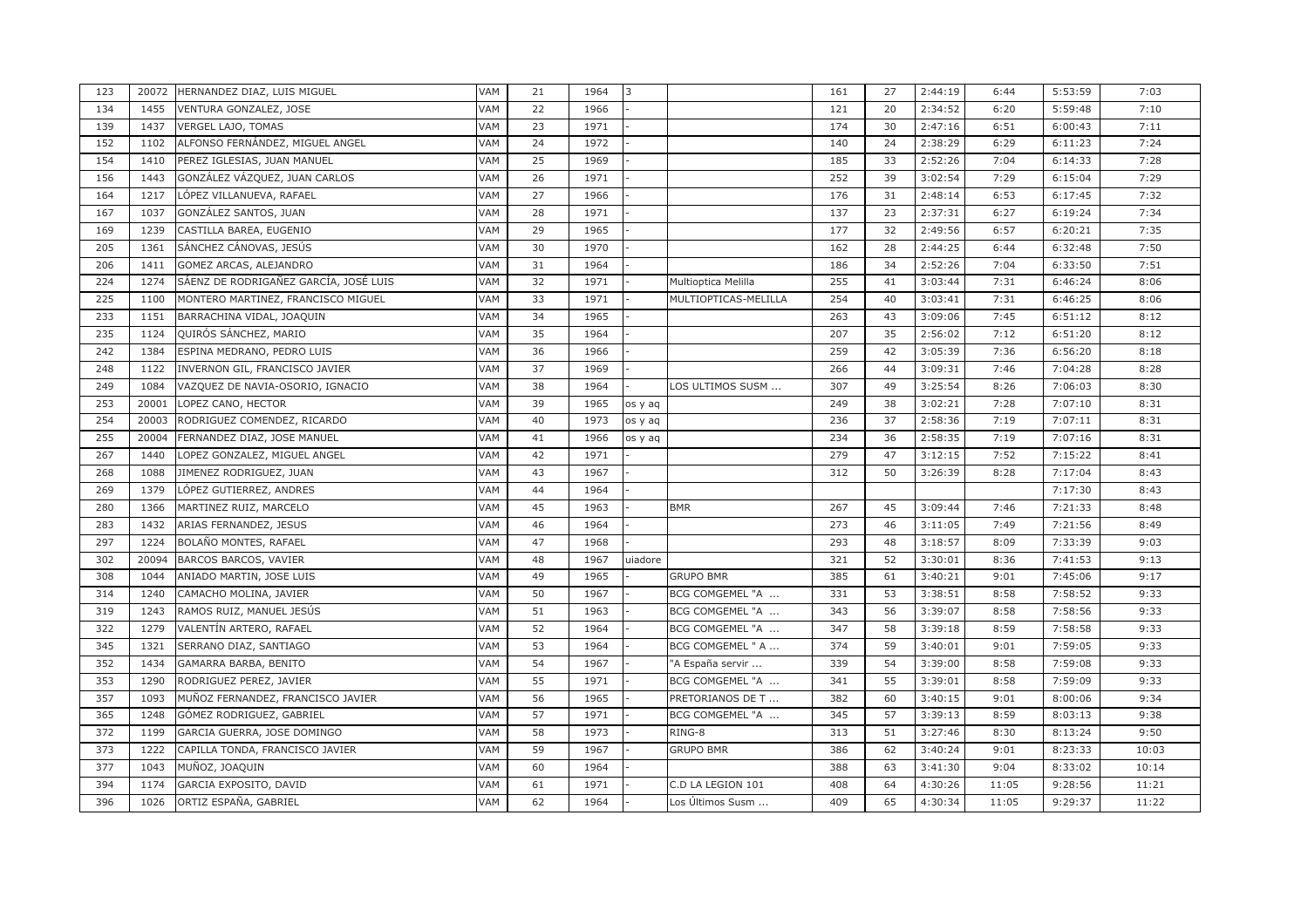| <b>VETERANOS B FEMENINO</b> |      |                                    |            |          |                 |  |                  |     |  | <b>CONTROL (24,400 KM)</b> |                                       |               |                   |
|-----------------------------|------|------------------------------------|------------|----------|-----------------|--|------------------|-----|--|----------------------------|---------------------------------------|---------------|-------------------|
| <b>POS.GEN DORSAL</b>       |      | <b>NOMBRE Y APELLIDOS</b>          | CAT.       | POS.CAT. | AÑO NAC. EQUIPO |  | <b>CLUB</b>      |     |  |                            | POS.GEN. POS.CAT. TIEMPO RITMO (M/KM) | <b>TIEMPO</b> | (M/KM) 50,000 KM) |
| 368                         | 1059 | CALERO FERNANDEZ, MARIA DEL CARMEN | <b>VBF</b> |          | 1961            |  |                  | 324 |  | 3:31:55                    | 8:41                                  | 8:11:57       | 9:49              |
| 383                         | 1351 | GARRIDO PUGA, CARMEN ENCARNACIÓN   | <b>VBF</b> |          | 1962            |  |                  | 396 |  | 4:02:06                    | 9:55                                  | 8:47:51       | 10:32             |
| 391                         | 1024 | MURIACH, MANUELA                   | <b>VBF</b> |          | 1963            |  | Los Últimos Susm | 410 |  | 4:30:38                    | 11:05                                 | 9:28:38       | 11:20             |
| 393                         | 1017 | ARIAS PÉREZ, JUANA                 | <b>VBF</b> |          | 1959            |  | Los Ultimos Susm | 406 |  | 4:30:18                    | 11:04                                 | 9:28:48       | 11:21             |
| 399                         | 1287 | ARJONA LOPEZ, CARMEN               | <b>VBF</b> |          | 1955            |  |                  | 414 |  | 4:44:43                    | 11:40                                 | 10:17:22      | 12:19             |

|                |      | <b>VETERANOS B MASCULINO</b>          |            |                |          |               |                     |         |                | <b>CONTROL (24,400 KM)</b> |                     |               |                   |
|----------------|------|---------------------------------------|------------|----------------|----------|---------------|---------------------|---------|----------------|----------------------------|---------------------|---------------|-------------------|
| POS.GEN DORSAL |      | <b>NOMBRE Y APELLIDOS</b>             | CAT.       | POS.CAT.       | AÑO NAC. | <b>EQUIPO</b> | <b>CLUB</b>         | POS.GEN | POS.CAT.       |                            | TIEMPO RITMO (M/KM) | <b>TIEMPO</b> | (M/KM) 50,000 KM) |
| 43             | 1322 | JIMENEZ FERNANDEZ, JOSE ANTONIO       | <b>VBM</b> | 1              | 1962     |               |                     | 24      | 1              | 2:04:56                    | 5:07                | 4:52:27       | 5:50              |
| 44             | 1002 | BILBAO NORDI, JOSE LUIS               | <b>VBM</b> | 2              | 1960     |               | JOSE LUIS BILBAO    | 40      | $\overline{2}$ | 2:15:22                    | 5:32                | 4:52:55       | 5:50              |
| 56             | 1414 | ESPINO CESPEDES, GINES                | <b>VBM</b> | 3              | 1960     |               |                     | 83      | 4              | 2:24:45                    | 5:55                | 5:11:01       | 6:12              |
| 73             | 1200 | PARDO LÓPEZ-FANDO, RICARDO            | <b>VBM</b> | $\overline{4}$ | 1961     |               |                     | 64      | 3              | 2:20:51                    | 5:46                | 5:18:52       | 6:21              |
| 80             | 1077 | MORA MOHAMED, MARTÍN                  | VBM        | 5              | 1957     |               | <b>BCG COMGEMEL</b> | 116     | 8              | 2:32:39                    | 6:15                | 5:26:21       | 6:30              |
| 89             | 1266 | JURADO MILLAN, RAFAEL                 | VBM        | 6              | 1960     |               |                     | 129     | 9              | 2:36:04                    | 6:23                | 5:37:27       | 6:44              |
| 91             | 1272 | GOMEZ, MIGUEL ANGEL                   | <b>VBM</b> | $\overline{7}$ | 1961     |               |                     | 93      | 5              | 2:26:01                    | 5:59                | 5:38:16       | 6:45              |
| 102            | 1060 | SANTA PAU MADERA, MANUEL              | VBM        | 8              | 1955     |               |                     | 95      | 6              | 2:26:43                    | 6:00                | 5:44:16       | 6:52              |
| 104            | 1161 | VARELA DE ORTA, JOAQUIN               | <b>VBM</b> | 9              | 1958     |               | REGIMIENTO DE IN    | 153     | 12             | 2:42:12                    | 6:38                | 5:44:40       | 6:52              |
| 140            | 1192 | HERRERO DE VEGA, JOSE ANGEL           | <b>VBM</b> | 10             | 1961     |               | RING Nº 8           | 151     | 10             | 2:41:59                    | 6:38                | 6:00:46       | 7:12              |
| 173            | 1365 | ROMAGUERA MONTES, JOSE ANTONIO        | VBM        | 11             | 1961     |               |                     | 114     | $\overline{7}$ | 2:31:29                    | 6:12                | 6:22:57       | 7:38              |
| 181            | 1169 | FERNÁNDEZ SAÚL, JOSÉ MANUEL           | VBM        | 12             | 1961     |               | RING-8              | 152     | 11             | 2:42:02                    | 6:38                | 6:28:50       | 7:45              |
| 217            | 1259 | ESCUTIA PINILLA, MIGUEL               | <b>VBM</b> | 13             | 1959     |               |                     | 258     | 16             | 3:05:15                    | 7:35                | 6:39:32       | 7:58              |
| 218            | 1260 | RODRIGUEZ MOLINA, ANTONIO             | <b>VBM</b> | 14             | 1954     |               |                     | 272     | 21             | 3:11:03                    | 7:49                | 6:39:48       | 7:58              |
| 221            | 1136 | JARNE SAN MARTIN, JOSE ANTONIO        | VBM        | 15             | 1961     |               | RING 8              | 248     | 15             | 3:02:15                    | 7:28                | 6:42:59       | 8:02              |
| 228            | 1097 | ESPINOSA DE VEGA, MANUEL              | VBM        | 16             | 1959     |               |                     | 265     | 18             | 3:09:19                    | 7:45                | 6:49:06       | 8:09              |
| 229            | 1020 | ALEJOS SERRANO, JAVIER                | <b>VBM</b> | 17             | 1960     |               | Los ultimos susm    | 288     | 26             | 3:18:25                    | 8:07                | 6:49:23       | 8:10              |
| 234            | 1090 | JIMENEZ MARTINEZ, FRANCISCO JAVIER    | <b>VBM</b> | 18             | 1961     |               |                     | 206     | 13             | 2:56:01                    | 7:12                | 6:51:15       | 8:12              |
| 241            | 1456 | <b>UCETA PEREZ, JESUS</b>             | <b>VBM</b> | 19             | 1959     |               |                     | 269     | 19             | 3:10:18                    | 7:47                | 6:56:14       | 8:18              |
| 257            | 1319 | PEREZ ROMERO, MANUEL                  | VBM        | 20             | 1961     |               |                     | 261     | 17             | 3:08:33                    | 7:43                | 7:07:34       | 8:32              |
| 266            | 1446 | ECHEVARRIA PEREZ, CARLOS              | <b>VBM</b> | 21             | 1963     |               |                     | 271     | 20             | 3:10:52                    | 7:49                | 7:14:27       | 8:40              |
| 270            | 1405 | ALEMANY MARIN, FRANCISCO              | <b>VBM</b> | 22             | 1955     |               |                     |         |                |                            |                     | 7:17:37       | 8:44              |
| 271            | 1065 | IZQUIERDO MARTINEZ, SEBASTIAN JOAQUIN | <b>VBM</b> | 23             | 1956     |               |                     | 323     | 30             | 3:31:54                    | 8:41                | 7:17:48       | 8:44              |
| 282            | 1255 | MARTÍNEZ TRASCASA, LUÍS               | VBM        | 24             | 1956     |               |                     | 278     | 25             | 3:11:30                    | 7:50                | 7:21:55       | 8:49              |
| 285            | 1324 | FERNANDEZ GALVEZ, JOSE                | <b>VBM</b> | 25             | 1956     |               |                     | 247     | 14             | 3:01:55                    | 7:27                | 7:24:30       | 8:52              |
| 293            | 1116 | GERUNGAN LUMINGKEWAS, DICKY DANIEL    | <b>VBM</b> | 26             | 1953     |               |                     | 308     | 27             | 3:26:21                    | 8:27                | 7:30:33       | 8:59              |
| 300            | 1393 | SANCHEZ ARAÑA, JUAN MANUEL            | <b>VBM</b> | 27             | 1957     |               |                     | 310     | 28             | 3:26:38                    | 8:28                | 7:35:58       | 9:06              |
| 306            | 1022 | GARCIA DE TORRES, JOSE MARIA          | <b>VBM</b> | 28             | 1958     |               | <b>GRUPO BMR</b>    | 384     | 34             | 3:40:17                    | 9:01                | 7:45:00       | 9:16              |
| 315            | 1242 | SÁNCHEZ ROMERO, JOSÉ                  | <b>VBM</b> | 29             | 1960     |               | BCG COMGEMEL "A     | 332     | 32             | 3:38:51                    | 8:58                | 7:58:53       | 9:33              |
| 358            | 1261 | MOHAMED MOHAMED, AHMED                | <b>VBM</b> | 30             | 1945     |               |                     | 394     | 37             | 3:52:23                    | 9:31                | 8:00:10       | 9:35              |
| 360            | 1332 | MARRADES TORMOS, JUAN                 | VBM        | 31             | 1961     |               | BCG COMGEMEL "A     | 334     | 33             | 3:38:52                    | 8:58                | 8:00:28       | 9:35              |
|                |      |                                       |            |                |          |               |                     |         |                |                            |                     |               |                   |